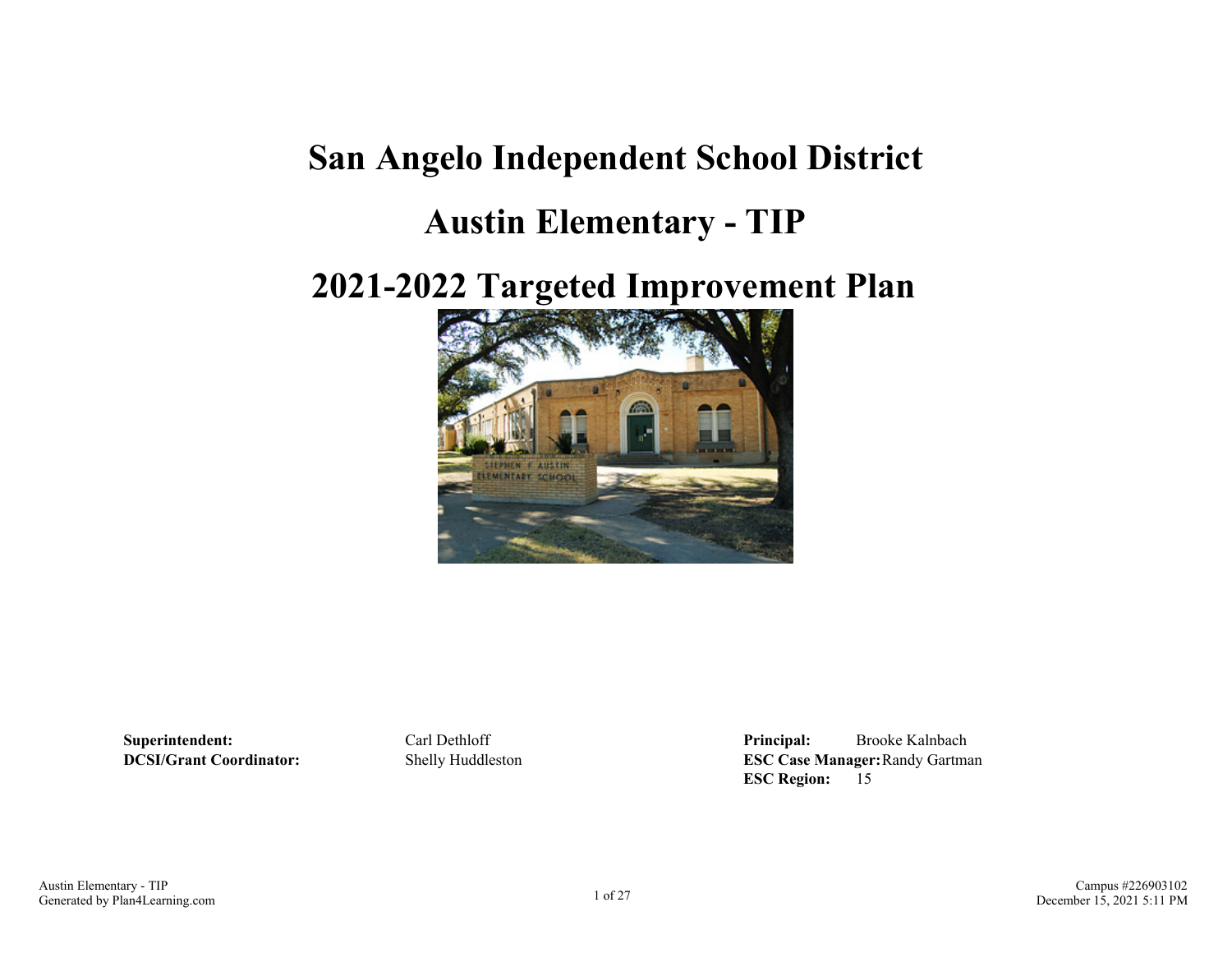### **Assurances**

#### **DCSI/Grant Coordinator**

I, the District Coordinator of School Improvement/Grant Coordinator, attest that I will provide or facilitate the provision of all the necessary district-level commitments and support mechanisms to ensure the successful implementation of the Targeted Improvement Plan for this campus. I understand I am responsible for the implementation of all intervention requirements. If I am the principal supervisor, I understand I am responsible for ensuring the principal carries out the plan elements as indicated herein.

**Signature:** Shelly Huddleston

#### **Principal Supervisor**

I, as supervisor of the principal for this campus, attest that I will coordinate with the DCSI/Grant Coordinator to provide or facilitate the provision of all the necessary district-level commitments and support mechanisms to ensure the principal I supervise can achieve successful implementation of the Targeted Improvement Plan for this campus. I understand I am responsible for ensuring the principal carries out the plan elements as indicated herein.

**Signature:** Shelly Huddleston

#### **Principal**

I, as principal for this campus, attest that I will coordinate with the DCSI/Grant Coordinator (and my supervisor, if they are not the same person) to use the district-provided commitments and support mechanisms to ensure the successful implementation of the Targeted Improvement Plan for this campus. I agree to carry out the plan elements as indicated herein.

**Signature:** Brooke Kalnbach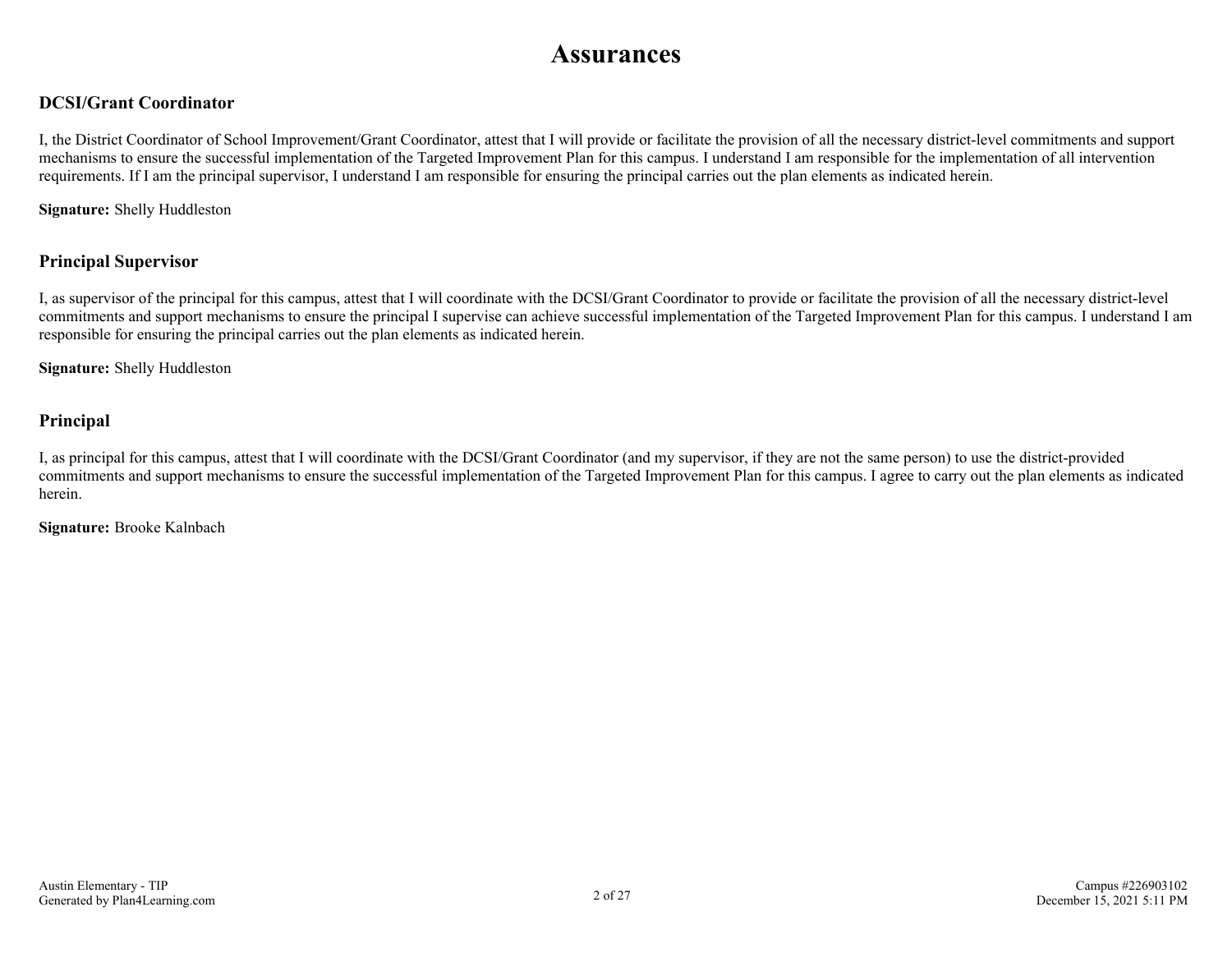## **Data Analysis**

### **Domain 1**

**Domain 1: What accountability goal has your campus set for this year? Be sure to include how you determined the goal for each domain and how these goals will impact your overall Accountability Rating.**

Domain 1: 60 (scaled Score) If we can increase the overall STAAR Performance Approaches to 65% (+20), Meets to 20% (+6), and Masters to 12% (+3) our STAAR Performance Scaled Score will reach 60 achieving an overall D rating for 2022.

Rationale: With our campus focus on strong lesson planning with feedback observation and debrief cycles as well as data driven instruction through the PLC process, we feel we can obtain this goal.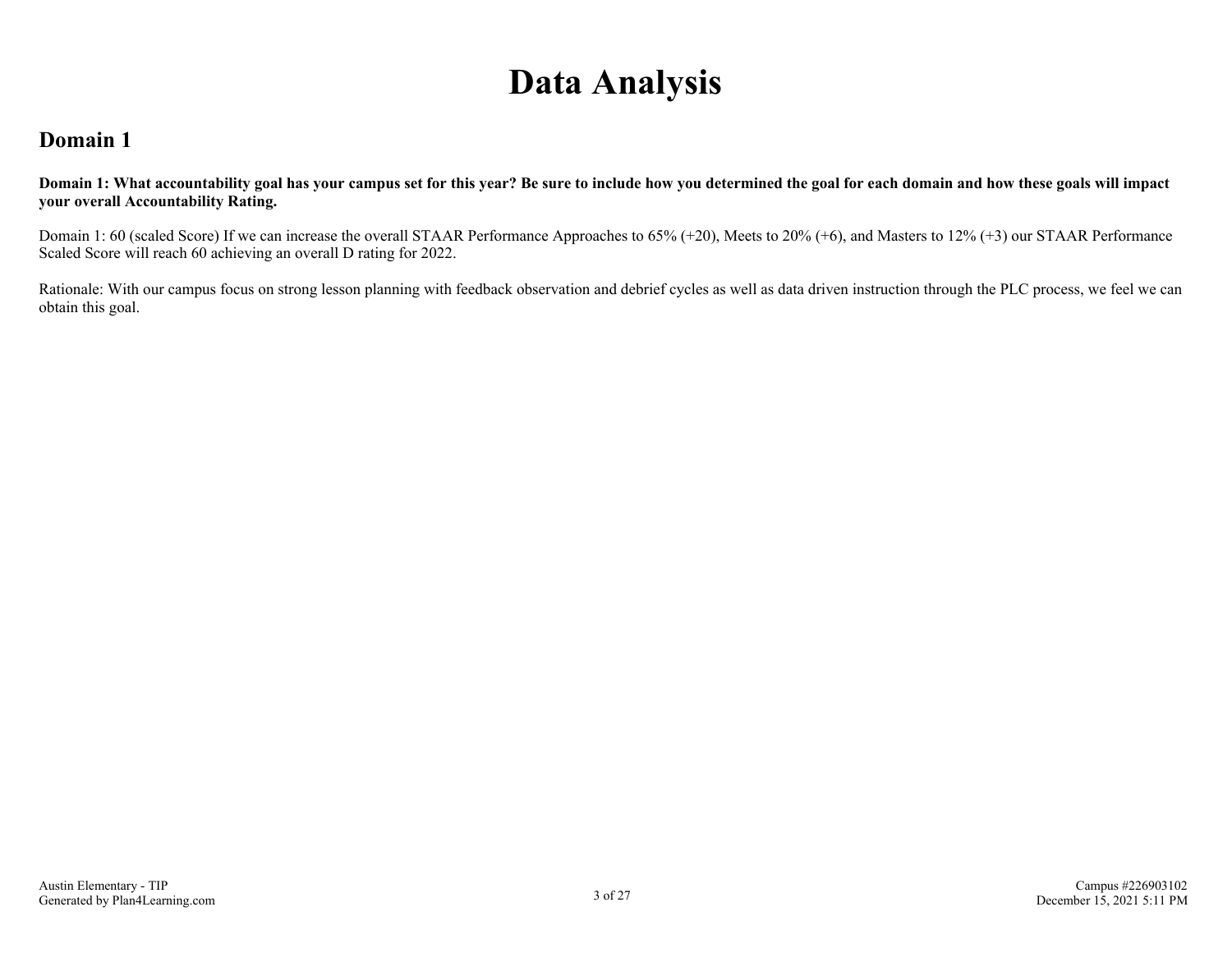### **Domain 2A or 2B**

**Domain 2A or 2B: What accountability goal has your campus set for this year? Be sure to include how you determined the goal and how these goals will impact your overall Accountability Rating.**

Fast traslate

Icon translate

Fast traslate

Icon translate

Domain 2A: We will be focusing on student growth of all students as we fill gaps in learning and work to have students perform at the highest levels. The choice to focus on growth was driven by the recognition that many of our students are returning to in-person learning from a year of virtual learning or homeschool. We know that many of these students are not performing at grade level and there is much room for growth. If we can reach our goal in Domain 1, we will make progress in Domain 2A as well.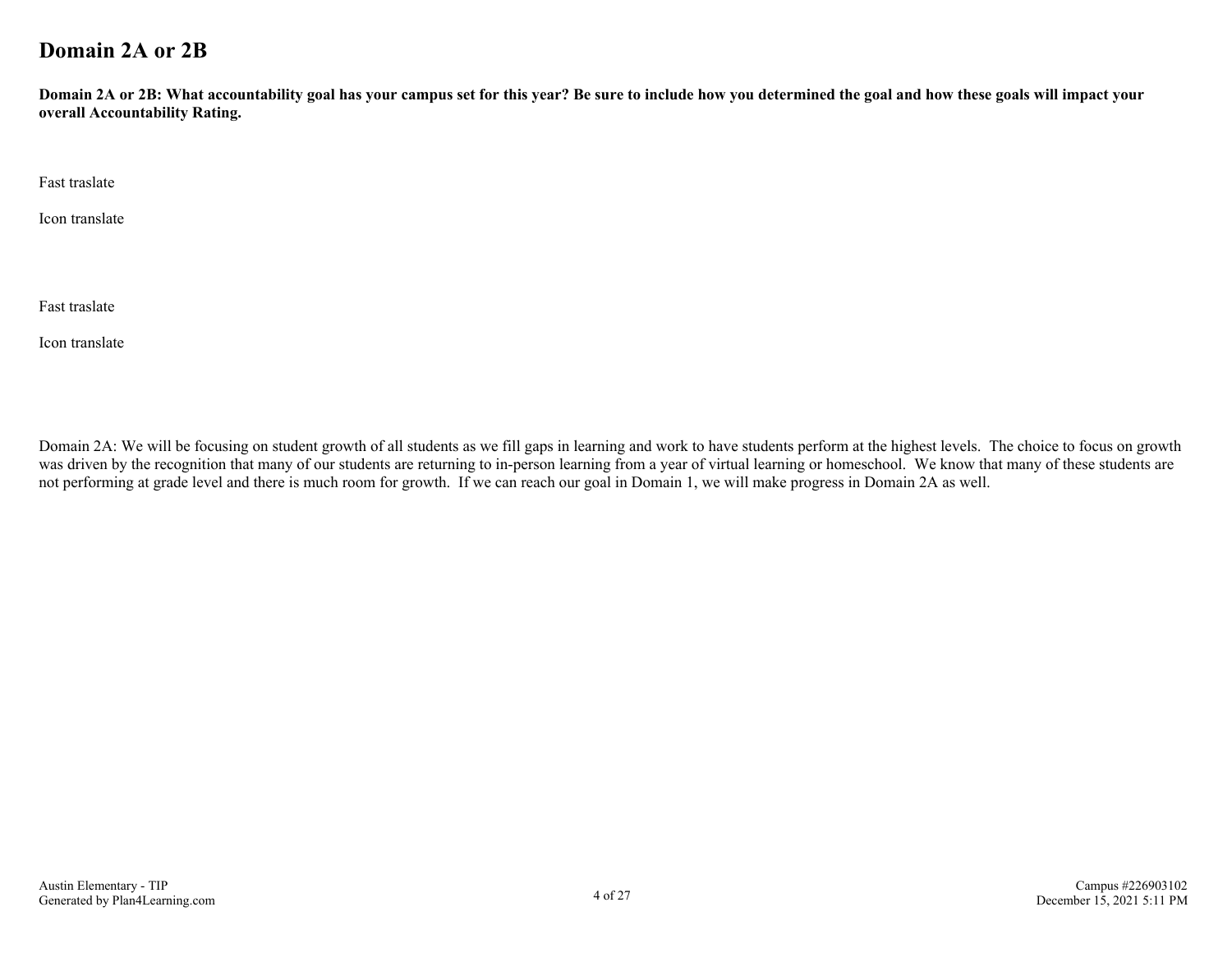### **Domain 3**

**Domain 3: What accountability goal has your campus set for this year? Be sure to include how you determined the goal for each domain and how these goals will impact your overall Accountability Rating.**

Fast traslate

Icon translate

Domain 3: 43 (Scaled Score) We will increase our Domain 3 score of 30 to a Scaled Score of 43 (+13) in 2021.

Rationale: If we focus on our Hispanic and Economically Disadvantaged populations, we will increase our Hispanic Meets GL Standard to 37 (+22) in Reading and 40 (+16) Math, and our Economically Disadvantaged to 33  $(+18)$  in Reading and 36  $(+11)$  in Math.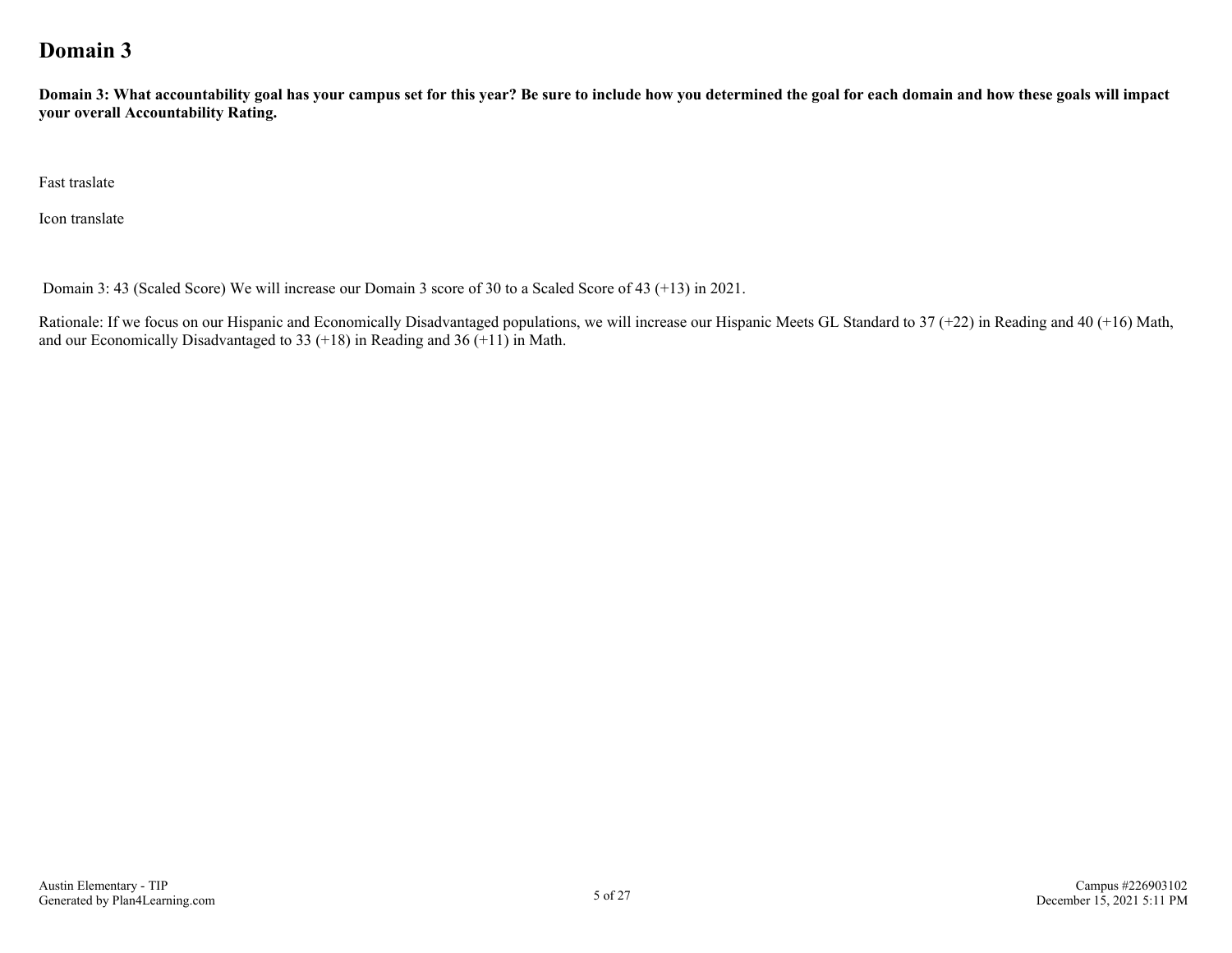### **Subject Areas and Student Groups**

**Which subjects are a focus this year when thinking about student performance? Why have you identified these specific subject areas? What is the intended impact on your accountability domain scores?**

We will be working to increase our Math and Science scores since those were lower-performing areas. Increasing scores in these areas will lead to increased scores in Domain 1 and 2A. We feel that with aligned instruction and targeted intervention we can increase the number of students at each performance level and show much-needed growth.

#### **Which student group outcomes are you targeting in these goals? What is the intended impact on your accountability domain scores?**

We have chosen to focus on all students for our goals. Increasing scores in all sub-groups will help us in each domain.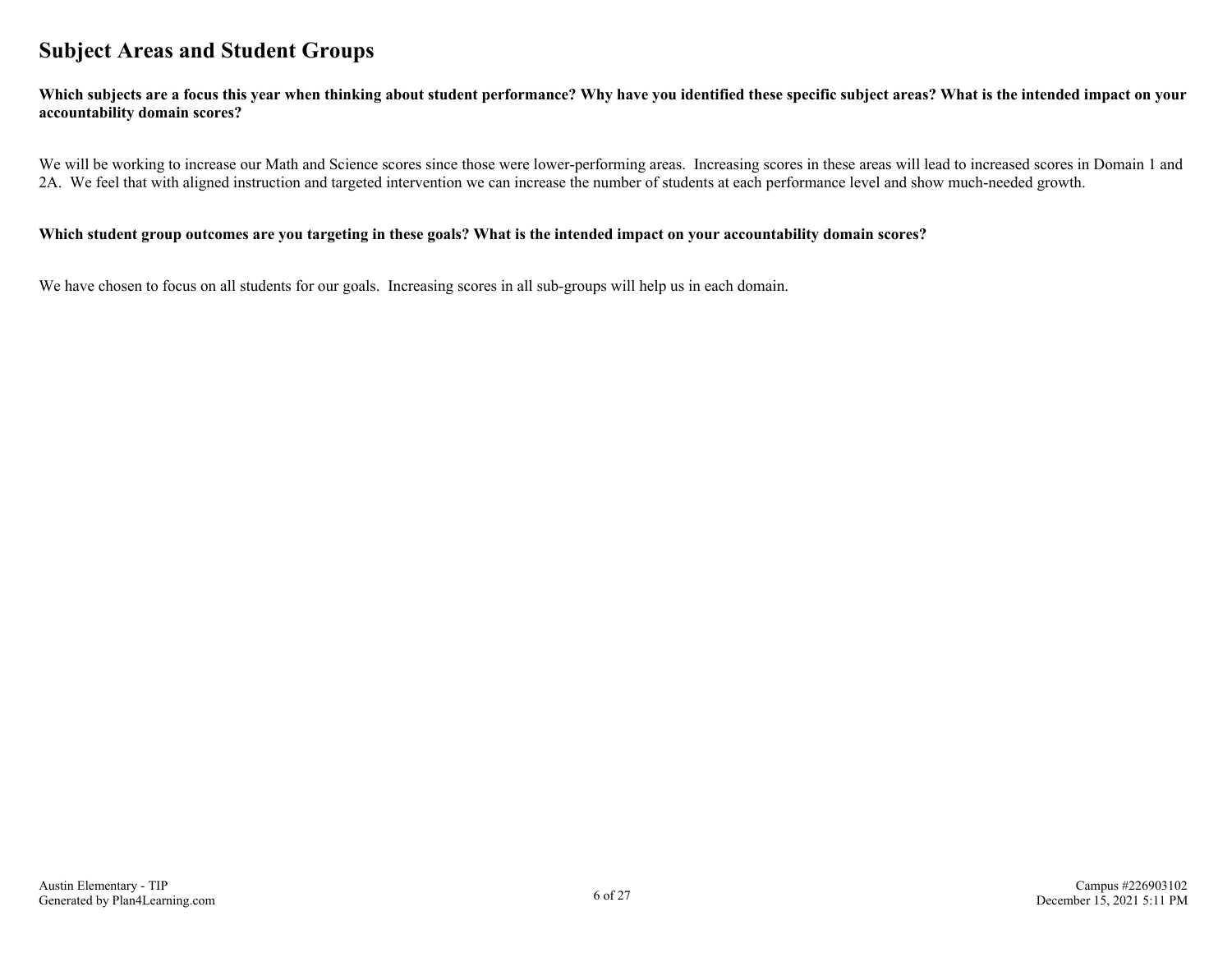## **Essential Actions**

**Essential Action : Develop campus instructional leaders with clear roles and responsibilities. Implementation Level: Partial Implementation** 

**Essential Action : Recruit, select, assign, induct and retain a full staff of highly qualified educators. Implementation Level: Partial Implementation** 

**Essential Action : Compelling and aligned vision, mission, goals, values focused on a safe environment and high expectations. Implementation Level: Beginning Implementation** 

**Essential Action : Daily use of high-quality instructional materials aligned to instructional planning calendars and interim and formative assessments. Implementation Level: Beginning Implementation** 

**Essential Action : Effective classroom routines and instructional strategies. Implementation Level: Partial Implementation** 

**Essential Action : Data-driven instruction. Implementation Level: Beginning Implementation**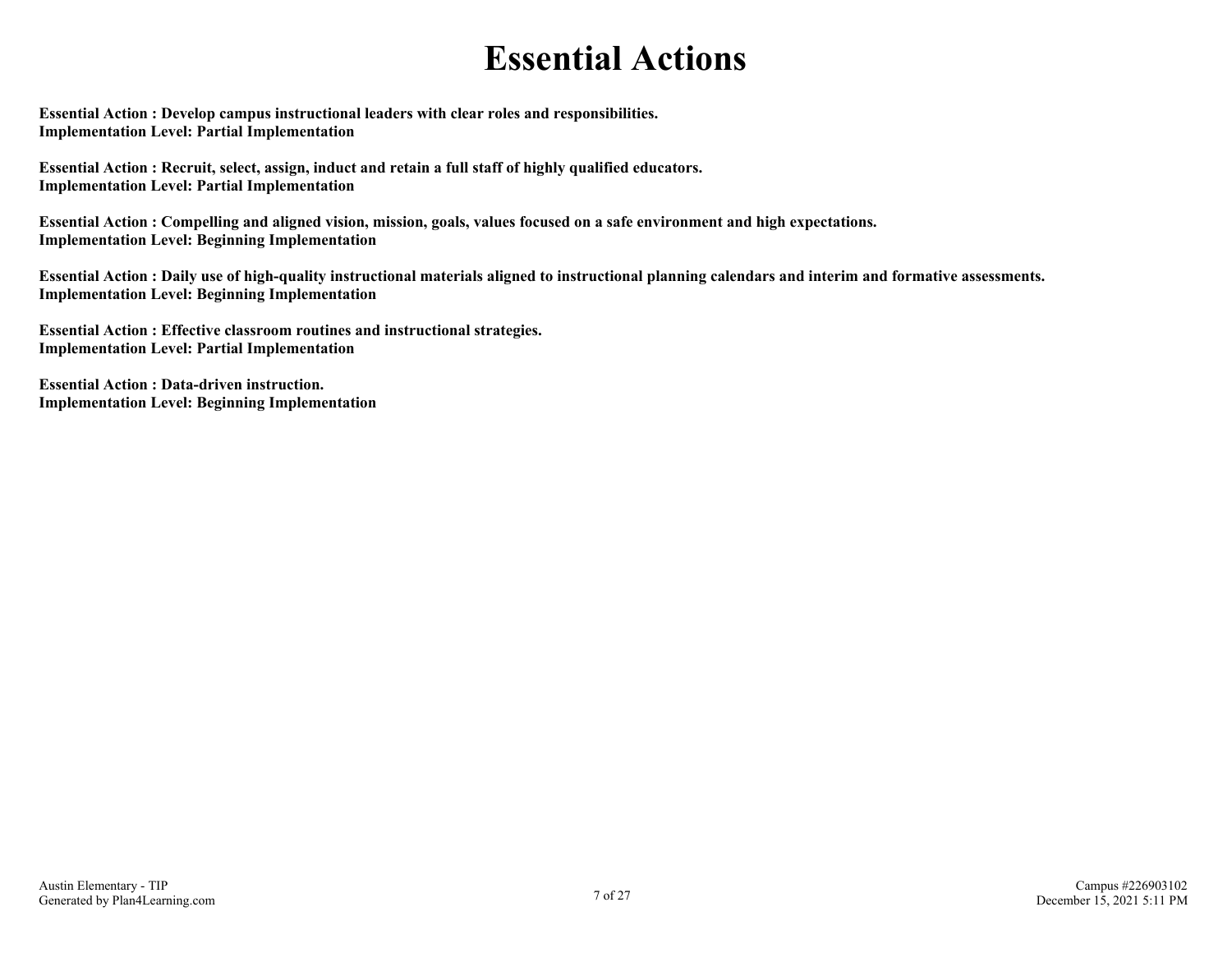# **Cycles**

#### **Cycle 1 - (Sept – Nov)**

**Did you achieve your student performance data goals? Why or why not?:** We achieved 12 of our 14 performance goals. Leaving us at 86% of goals met or exceeded. I think our focus on TEK alignment of lessons and analysis of data have had a great impact on Tier 1 instruction. The data shows that we still have room to grow in getting more students to the Meets and Masters levels. This will come as we continue our work in ensuring that the students are the ones doing the heavy lifting. Our campus has reflected that we need to have less teacher talk and have more student-directed, authentic learning.

**1. Essential Action 3.1:** Compelling and aligned vision, mission, goals, values focused on a safe environment and high expectations.

#### **Implementation Level:** Beginning Implementation

**Rationale:** Focus goals on social emotional and academic growth by implementation of CKH and using processes and procedures aligned with campus and district mission and vision.

#### **Who will you partner with?:** VIP

**How will you build capacity in this Essential Action?** Austin Elementary will evaluate the current mission and vision to determine their alignment to campus and district goals. CKH and campus stakeholders will be guiding factors in this process. Administrators will have the support of the Director of Campus Academic Support, the Executive Director of Teaching and Learning, and ESC XV, and Executive coaching from Engage2Learn.

**How will you communicate these priorities to your stakeholders? How will you create buy-in?:** Campus Vision and Mission updates, essential action and rationale will be shared at Site Base Team meetings, and this plan will be posted on the district website. All staff will be trained in CKH, and social contracts will be modeled and expected in all classrooms. Staff will have input into the creation of the campus mission and vision. These will be visible around campus and in their daily actions.

**Desired Annual Outcome:** Staff and students will be able to easily articulate the school's mission, vision, goals, and values in practice and can explain how they are present in the daily life of the school. 90% of staff will follow Capturing Kids' Hearts components: greetings, celebrations, social contracts, and affirmations and be able to clearly communicate the school's mission and vision to the community.

**District Commitment Theory of Action:** If San Angelo ISD district policies and practices align with and promote positive school culture, then campuses will ensure stakeholders are engaged in creating and continually refining the campus' mission, vision, and values, to ensure campuses have members who share a common understanding of the mission, vision, and values in practive and can explain how they are present in the daily life of the school.

**Desired 90-day Outcome:** Teachers will participate in professional learning with ongoing support. They will implement CKH with fidelity daily 75% of the time.

**District Actions:** San Angelo ISD will ensure stakeholders are engaged in creating and continually refining the campus' mission, vision, and values.

#### **Did you achieve your 90 day outcome?:** Yes

**Why or why not?:** Teachers have participated in professional learning around the vision, mission, and values as well as CKH implementation.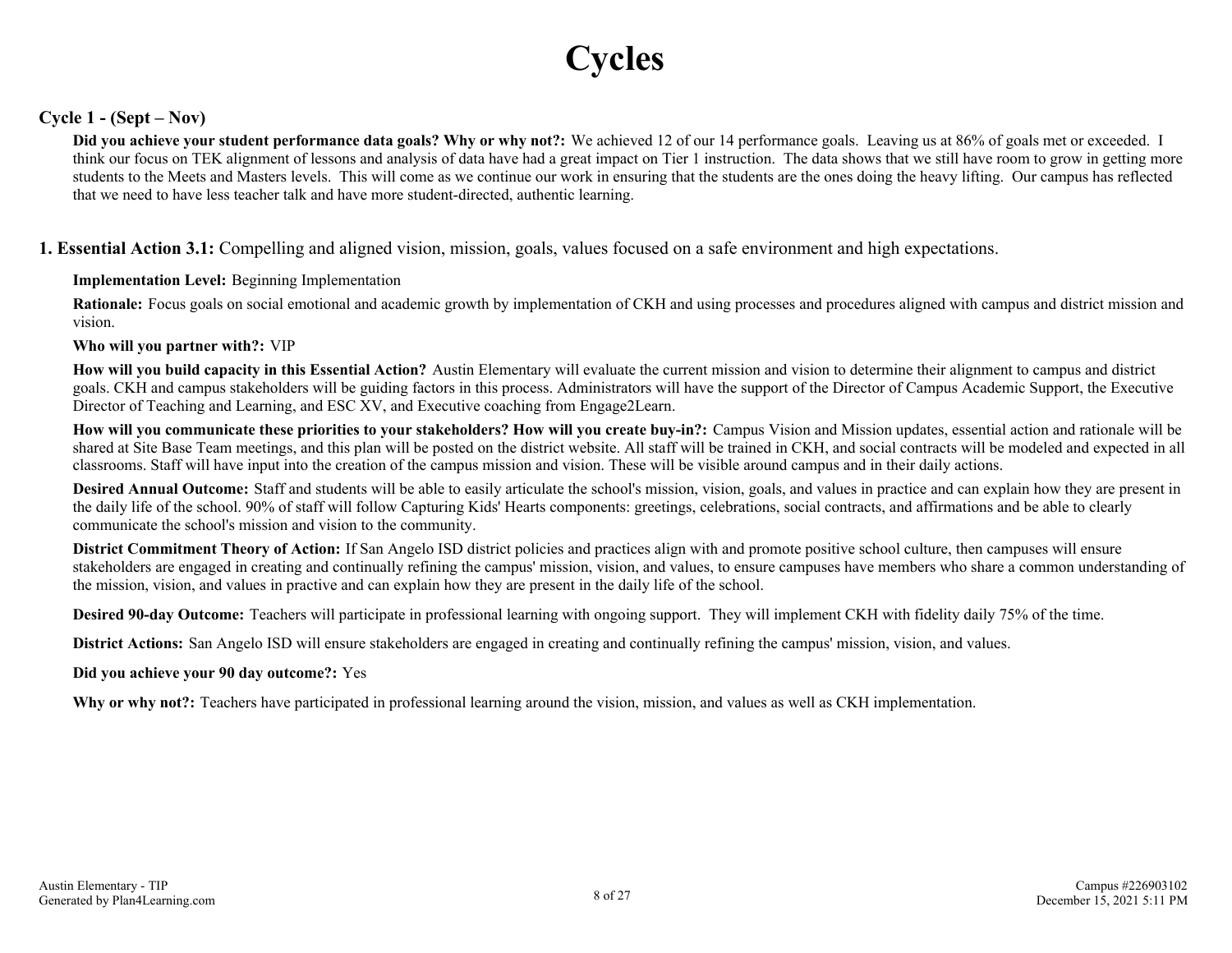| <b>Step 1 Details</b>                                                                                                                                                                                                                                                                                                                                                                                                                                                                                                                                                                                                                                                                                                                                       | <b>Formative Reviews</b>                                                                                                                                   |
|-------------------------------------------------------------------------------------------------------------------------------------------------------------------------------------------------------------------------------------------------------------------------------------------------------------------------------------------------------------------------------------------------------------------------------------------------------------------------------------------------------------------------------------------------------------------------------------------------------------------------------------------------------------------------------------------------------------------------------------------------------------|------------------------------------------------------------------------------------------------------------------------------------------------------------|
| Action Step 1: Staff will be trained in the implementation of Capturing Kid's Hearts and the campus<br>mission, vision, and values. Staff and students will be able to articulate the school's mission, vision, and<br>values in practice and explain how they are present in the daily life of the school.<br>Evidence Used to Determine Progress: Monthly campus highlights will be shared with our<br>stakeholders as evidence of how the mission/vision are at work in the school.<br>Person(s) Responsible: CLT<br>Resources Needed: Video clips, work samples, interviews with staff and students.<br><b>Addresses an Identified Challenge: Yes</b><br>Start Date: August 18, 2021 - Frequency: Weekly - Evidence Collection Date: October 8,<br>2021 | <b>Progress toward Action Steps: Significant Progress</b><br>Necessary Adjustments/Next Steps: We will continue<br>implementation of this goal.            |
| <b>Step 2 Details</b>                                                                                                                                                                                                                                                                                                                                                                                                                                                                                                                                                                                                                                                                                                                                       | <b>Formative Reviews</b>                                                                                                                                   |
| Action Step 2: Staff will work on writing campus goals that are aligned to our mission and vision. These<br>goals will be used to evaluate campus programs and initiatives for their connectedness to the mission and<br>vision.<br>Evidence Used to Determine Progress: Goals are written<br>Staff meeting agendas<br>Notes from alignment work<br>Person(s) Responsible: Principal<br>Resources Needed: Campus mission and vision statements. Copy of district goals.<br><b>Addresses an Identified Challenge: Yes</b><br>Start Date: August 18, 2021 - Frequency: Quarterly - Evidence Collection Date: January 4,<br>2022                                                                                                                               | <b>Progress toward Action Steps: Met</b><br>Necessary Adjustments/Next Steps: Goals have been written and are<br>aligned to the campus vision and mission. |
| <b>Step 3 Details</b>                                                                                                                                                                                                                                                                                                                                                                                                                                                                                                                                                                                                                                                                                                                                       | <b>Formative Reviews</b>                                                                                                                                   |
| Action Step 3: Staff will follow Capturing Kids' Hearts (CKH) components: greeting, celebrations, social<br>contract, & affirmation.<br>Evidence Used to Determine Progress: Components of CKH will be observed in classroom<br>visits.<br>Person(s) Responsible: CLT<br>Resources Needed: classroom visit form<br><b>Addresses an Identified Challenge: Yes</b><br>Start Date: August 18, 2021 - Frequency: Weekly - Evidence Collection Date: March 17,<br>2022                                                                                                                                                                                                                                                                                           | <b>Progress toward Action Steps: Significant Progress</b><br>Necessary Adjustments/Next Steps: We will continue this goal<br>throughout the year.          |

**What challenges do you think you'll encounter in achieving desired campus or student outcomes for this cycle?:** Teachers including CKH and the vision, mission, and values in their daily actions. Also, half of our staff was unable to be trained in CKH so that must be done at the campus level.

**What specific action steps address these challenges?:** Action steps 1 & 3 will address this challenge.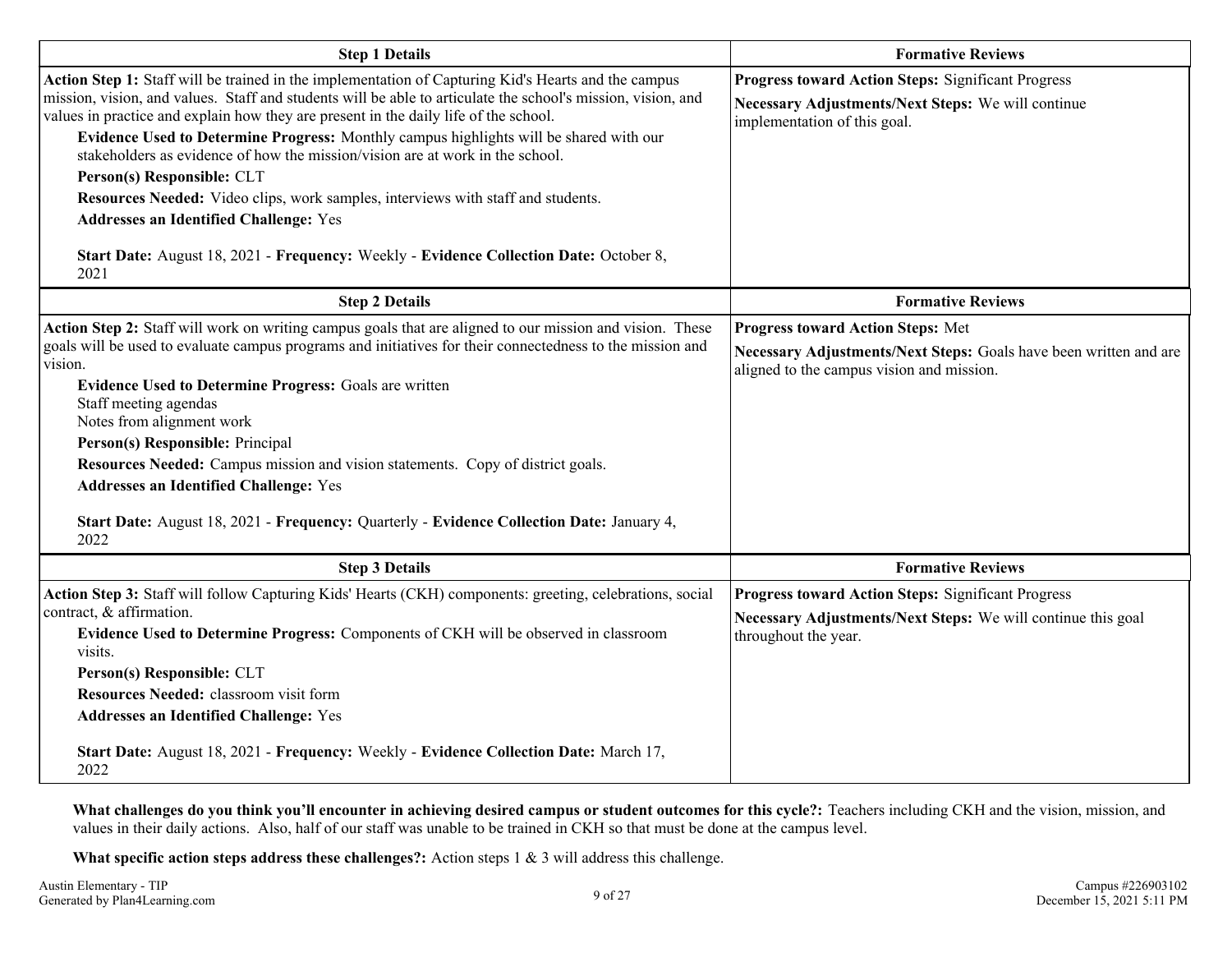#### **Cycle 1 - (Sept – Nov)**

**2. Essential Action 4.1:** Daily use of high-quality instructional materials aligned to instructional planning calendars and interim and formative assessments.

**Implementation Level:** Beginning Implementation

**Rationale:** Systems need to support planned rigorous lessons driven by learning objectives with formative assessments.

**Who will you partner with?:** VIP

**How will you build capacity in this Essential Action?** Teachers will use TEKS Resource System, TExGuide, or Implementing TEKs and common lesson planning templates with the grade level teams. A feedback loop will continue to be focused on teacher actions that would have the greatest positive impact on student learning.

**How will you communicate these priorities to your stakeholders? How will you create buy-in?:** School Improvement updates, lesson planning overview and schedules, essential action and rationale will be shared at Site Base Team meetings, and this plan will be posted on the district website. Teacher teams will have protected PLC time built into the master schedule using a system that provides continuity around data disaggregation and lessons using that data. Teachers will have input into creating the systems to track student data.

**Desired Annual Outcome:** 90% of teachers will use the lesson planning template to collaboratively plan lessons that are aligned to the TEKs and formative assessments. The administrative team will provide weekly feedback on lesson plans.

**District Commitment Theory of Action:** If the district provides access to a high-quality aligned district curriculum with access to creating formative assessments focusing on high priority learning standards, then teachers will have the tools they need to effectively plan objective-driven lessons with formative assessments.

**Desired 90-day Outcome:** Teachers will use the curriculum and TEKS Resource System, TxGuide or Implementing the TEKS and common lesson planning templates to plan lessons and formative assessments 75% of the time.

**District Actions:** The district will provide access to a high-quality aligned curriculum, TRS, Implementing TEKs, and TExGuide.

**Did you achieve your 90 day outcome?:** Yes

**Why or why not?:** Teachers are using the curriculum and TEKS Resource System, TxGuide, or Implementing the TEKS and common lesson planning templates to plan lessons and formative assessments

| <b>Step 1 Details</b>                                                                                                                                                                                                                                                                                                                                                                     | <b>Formative Reviews</b>                                                                                                                                                                          |
|-------------------------------------------------------------------------------------------------------------------------------------------------------------------------------------------------------------------------------------------------------------------------------------------------------------------------------------------------------------------------------------------|---------------------------------------------------------------------------------------------------------------------------------------------------------------------------------------------------|
| Action Step 1: Adjustments will be made to PLC cycle to continue calendared common planning with<br>alignment in lesson plan templates between teachers in each grade level.<br><b>Evidence Used to Determine Progress: PLC Meeting Notes</b><br>Person(s) Responsible: grade level teams and CLT<br><b>Resources Needed: Notes pages</b><br><b>Addresses an Identified Challenge: No</b> | <b>Progress toward Action Steps: Met</b><br>Necessary Adjustments/Next Steps: PLC cycle is established and<br>working well. We will continue the PLC process focused on both<br>math and reading. |
| Start Date: August 18, 2021 - Frequency: Ongoing - Evidence Collection Date: April 1, 2022                                                                                                                                                                                                                                                                                                |                                                                                                                                                                                                   |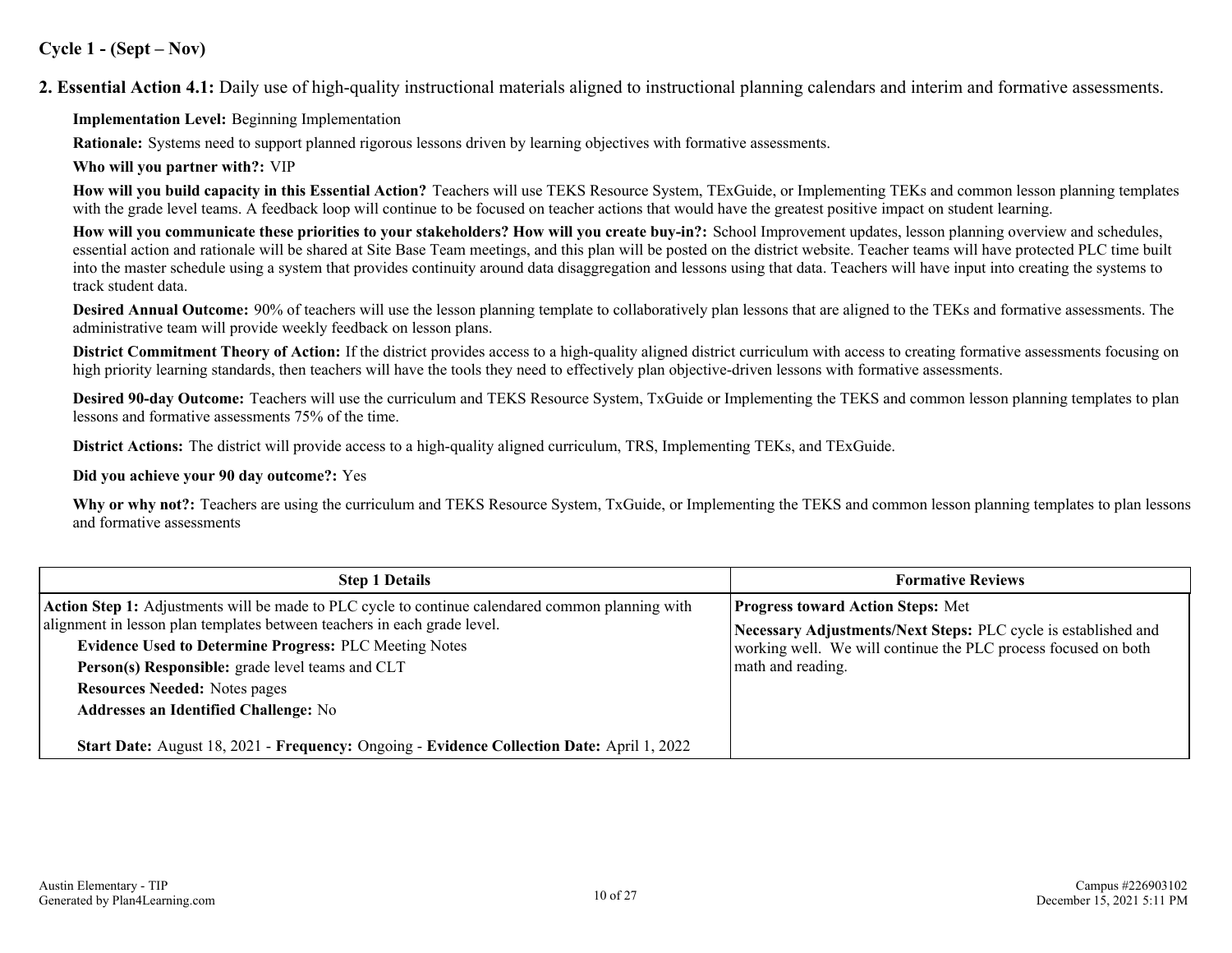| <b>Formative Reviews</b>                                                                                                        |
|---------------------------------------------------------------------------------------------------------------------------------|
| <b>Progress toward Action Steps: Significant Progress</b><br>Necessary Adjustments/Next Steps: We will continue with this step. |
| <b>Formative Reviews</b>                                                                                                        |
| Progress toward Action Steps: Significant Progress<br>Necessary Adjustments/Next Steps: We will continue to implement           |
| this step.                                                                                                                      |
|                                                                                                                                 |

**What challenges do you think you'll encounter in achieving desired campus or student outcomes for this cycle?:** Ensuring that what is in the lesson plan is carried out in the classroom.

**What specific action steps address these challenges?:** Action Step 3 will address any concerns when lesson plans do not match classroom instruction.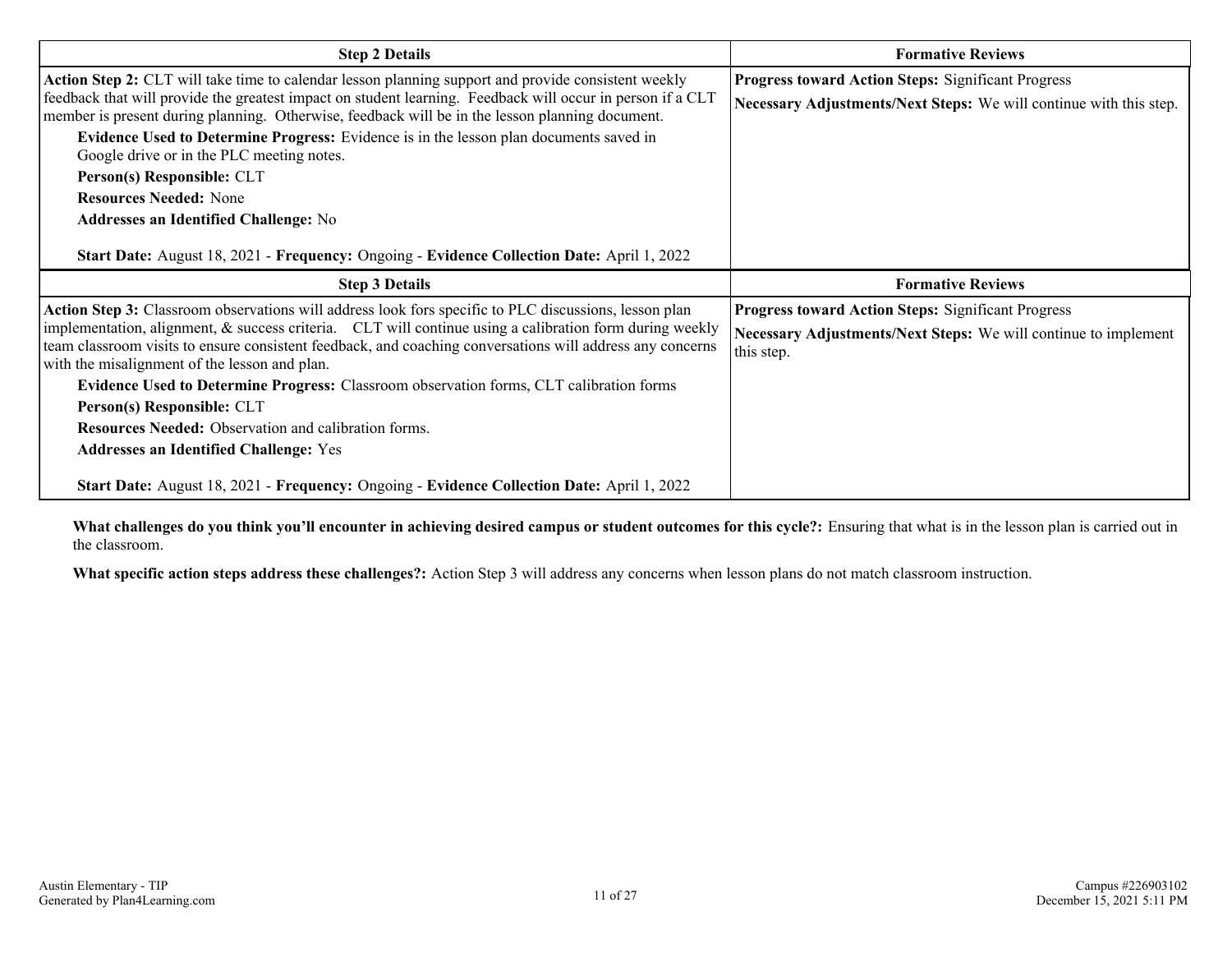#### **Cycle 1 - (Sept – Nov)**

#### **3. Essential Action 5.3:** Data-driven instruction.

#### **Implementation Level:** Beginning Implementation

**Rationale:** With our administrative team being aware of data, we can better work with teacher teams to guide instruction. We need to focus on making sure that we have formative assessments built into our daily lessons. Teachers and students must track their progress.

#### **Who will you partner with?:** VIP

**How will you build capacity in this Essential Action?** San Angelo ISD Curriculum and Instruction department will work with Austin Elementary supporting their PLC structure to focus on data-driven instruction.

**How will you communicate these priorities to your stakeholders? How will you create buy-in?:** School Improvement updates, PLC overview and schedules, essential action and rationale will be shared at Site Base Team meetings, and this plan will be posted on the district website. The administrative team will guide and model the planning process with each PLC team as the standard for well planned rigorous lessons. Teachers will see the evidence of well planned lessons in their improved data. They will be provided an opportunity to provide input around the lesson planning template.

**Desired Annual Outcome:** Teachers will take time before each 9-weeks to look at high priority learning standards and develop common assessments. 90% of teachers will track student data. 90% of students will track their own data.

**District Commitment Theory of Action:** If San Angelo ISD provides support for the structure of PLCs, then teachers will be provided time to meet regularly for in-depth conversations around data to discuss effective instructional strategies, create assessments, analyze data, and plan reteach to mastery.

**Desired 90-day Outcome:** Teachers will take time before each 9-weeks to look at high-priority learning standards and develop common assessments. 80% of teachers will track student data. 75% of students will track their own data.

**District Actions:** The district will provide support for the structure of PLCs and any resources needed.

#### **Did you achieve your 90 day outcome?:** Yes

**Why or why not?:** Teachers are using the district design day to look at high-priority learning standards and develop common assessments.

| <b>Step 1 Details</b>                                                                              | <b>Formative Reviews</b>                                        |  |
|----------------------------------------------------------------------------------------------------|-----------------------------------------------------------------|--|
| Action Step 1: Teachers will track student data and progress and bring their data to PLC meetings. | <b>Progress toward Action Steps: Significant Progress</b>       |  |
| Evidence Used to Determine Progress: Data from assessments, PLC Notes                              | Necessary Adjustments/Next Steps: We will continue implementing |  |
| Person(s) Responsible: teachers and CLT                                                            | this step.                                                      |  |
| <b>Resources Needed:</b> tracking tools                                                            |                                                                 |  |
| <b>Addresses an Identified Challenge: Yes</b>                                                      |                                                                 |  |
| Start Date: August 18, 2021 - Frequency: Ongoing - Evidence Collection Date: April 1, 2022         |                                                                 |  |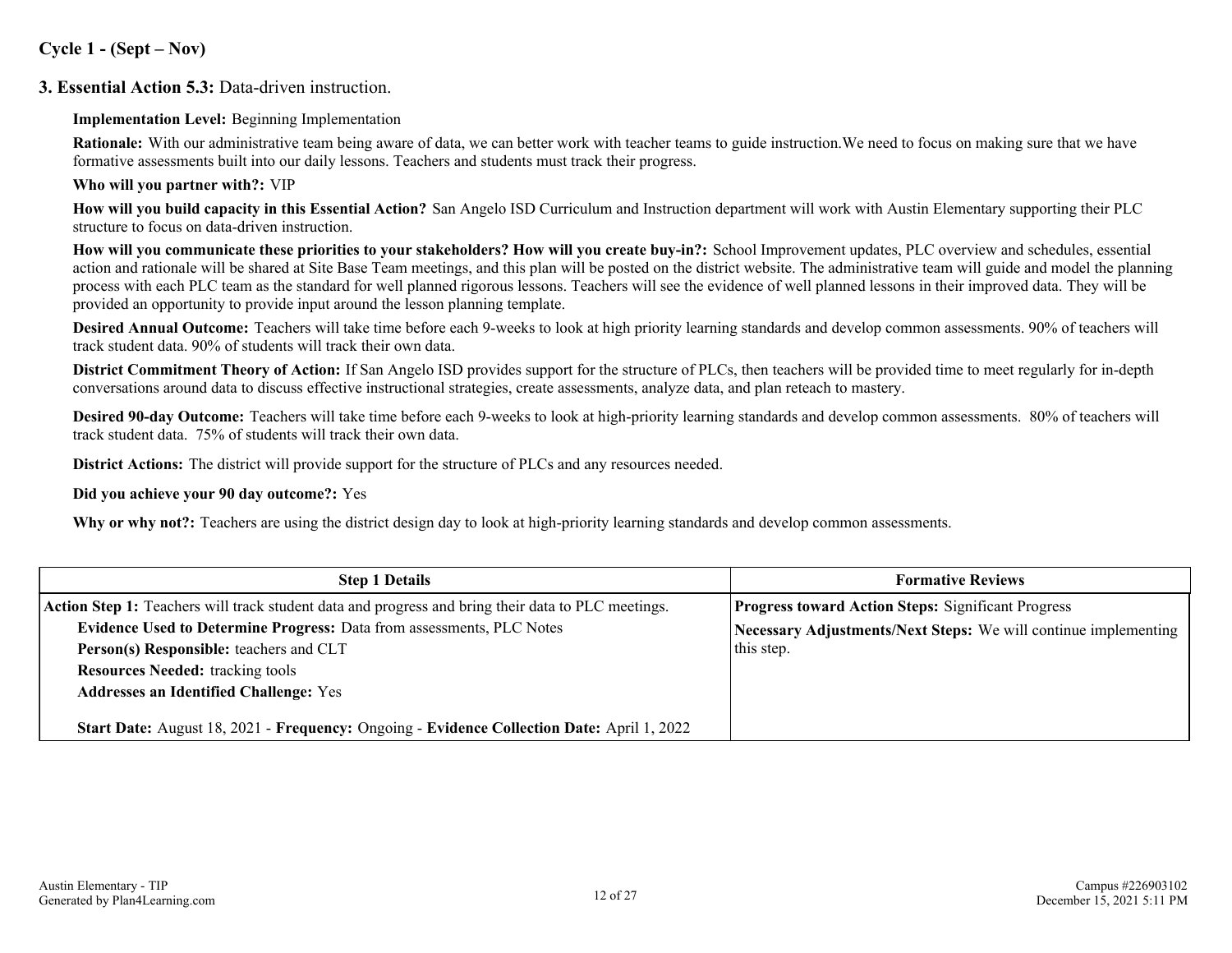| <b>Step 2 Details</b>                                                                                                                                                                                                                                                                                                                                                                                                                                                                         | <b>Formative Reviews</b>                                                                                                                                   |  |  |
|-----------------------------------------------------------------------------------------------------------------------------------------------------------------------------------------------------------------------------------------------------------------------------------------------------------------------------------------------------------------------------------------------------------------------------------------------------------------------------------------------|------------------------------------------------------------------------------------------------------------------------------------------------------------|--|--|
| Action Step 2: Through Engage2Learn coaching (VIP), campus-wide systems will be developed including<br>students tracking their goals and having data conversations about them.<br>Evidence Used to Determine Progress: Students goal tracking records, students/teacher<br>conversation notes                                                                                                                                                                                                 | <b>Progress toward Action Steps: Significant Progress</b><br>Necessary Adjustments/Next Steps: We will continue to implement<br>this step.                 |  |  |
| Person(s) Responsible: teachers and CLT                                                                                                                                                                                                                                                                                                                                                                                                                                                       |                                                                                                                                                            |  |  |
| <b>Resources Needed:</b> data tracking sheets                                                                                                                                                                                                                                                                                                                                                                                                                                                 |                                                                                                                                                            |  |  |
| <b>Addresses an Identified Challenge: Yes</b>                                                                                                                                                                                                                                                                                                                                                                                                                                                 |                                                                                                                                                            |  |  |
| Start Date: August 18, 2021 - Frequency: Quarterly - Evidence Collection Date: April 1,<br>2022<br>Funding Sources: - 6200-Professional and contracted services - \$21,031                                                                                                                                                                                                                                                                                                                    |                                                                                                                                                            |  |  |
| <b>Step 3 Details</b>                                                                                                                                                                                                                                                                                                                                                                                                                                                                         | <b>Formative Reviews</b>                                                                                                                                   |  |  |
| Action Step 3: CLT will analyze data before each 9 week campus design day. Analyzing the data will<br>allow us to better direct what is needed for planning on the 9 week planning day.<br><b>Evidence Used to Determine Progress: CLT Notes</b><br>Person(s) Responsible: CLT<br>Resources Needed: Notes sheet in Google drive<br><b>Addresses an Identified Challenge: Yes</b><br>Start Date: August 18, 2021 - Frequency: Quarterly - Evidence Collection Date: March 24,<br>2022          | <b>Progress toward Action Steps: Significant Progress</b><br>Necessary Adjustments/Next Steps: We will continue analyzing the<br>data before each 9-weeks. |  |  |
| <b>Step 4 Details</b>                                                                                                                                                                                                                                                                                                                                                                                                                                                                         | <b>Formative Reviews</b>                                                                                                                                   |  |  |
| Action Step 4: CLT will use the analyzed data to provide targeted intervention for students in small groups<br>where the data supports the need.<br>Evidence Used to Determine Progress: mClass, MAP, NSGRA<br>Person(s) Responsible: Principal, Instructional Aide<br><b>Resources Needed: data</b><br>Addresses an Identified Challenge: No<br>Start Date: October 1, 2021 - Frequency: Daily - Evidence Collection Date: November 30,<br>2021<br>Funding Sources: - 6100-Payroll - \$1,360 | <b>Progress toward Action Steps: No Progress</b><br>Necessary Adjustments/Next Steps: We will continue implementing<br>this step.                          |  |  |

**What challenges do you think you'll encounter in achieving desired campus or student outcomes for this cycle?:** Ensuring that systems are in place so CLT and teachers have clear steps to efficiently analyze data.

**What specific action steps address these challenges?:** 1, 2, & 3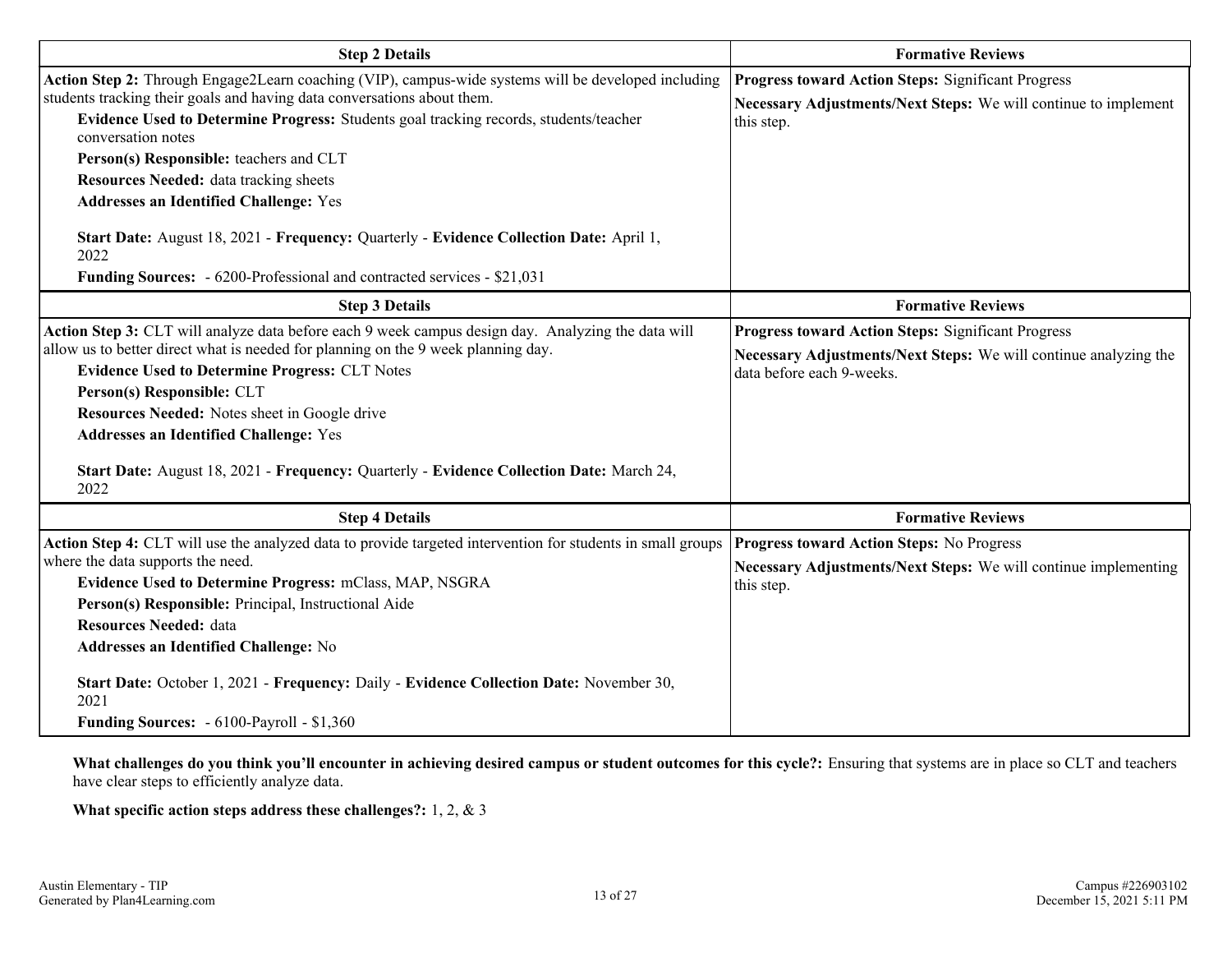#### **Cycle 2 - (Dec – Feb)**

#### **Did you achieve your student performance data goals? Why or why not?:** None

**1. Essential Action 3.1:** Compelling and aligned vision, mission, goals, values focused on a safe environment and high expectations.

#### **Implementation Level:** Beginning Implementation

**Rationale:** Focus goals on social emotional and academic growth by implementation of CKH and using processes and procedures aligned with campus and district mission and vision.

#### **Who will you partner with?:** VIP

**How will you build capacity in this Essential Action?** Austin Elementary will evaluate the current mission and vision to determine their alignment to campus and district goals. CKH and campus stakeholders will be guiding factors in this process. Administrators will have the support of the Director of Campus Academic Support, the Executive Director of Teaching and Learning, and ESC XV, and Executive coaching from Engage2Learn.

**How will you communicate these priorities to your stakeholders? How will you create buy-in?:** Campus Vision and Mission updates, essential action and rationale will be shared at Site Base Team meetings, and this plan will be posted on the district website. All staff will be trained in CKH, and social contracts will be modeled and expected in all classrooms. Staff will have input into the creation of the campus mission and vision. These will be visible around campus and in their daily actions.

**Desired Annual Outcome:** Staff and students will be able to easily articulate the school's mission, vision, goals, and values in practice and can explain how they are present in the daily life of the school. 90% of staff will follow Capturing Kids' Hearts components: greetings, celebrations, social contracts, and affirmations and be able to clearly communicate the school's mission and vision to the community.

**District Commitment Theory of Action:** If San Angelo ISD district policies and practices align with and promote positive school culture, then campuses will ensure stakeholders are engaged in creating and continually refining the campus' mission, vision, and values, to ensure campuses have members who share a common understanding of the mission, vision, and values in practive and can explain how they are present in the daily life of the school.

**Desired 90-day Outcome:** Teachers will participate in professional learning with ongoing support. They will implement CKH with fidelity daily 80% of the time.

**District Actions:** Continuing support with CKH coaching

**Did you achieve your 90 day outcome?:** None

**Why or why not?:** None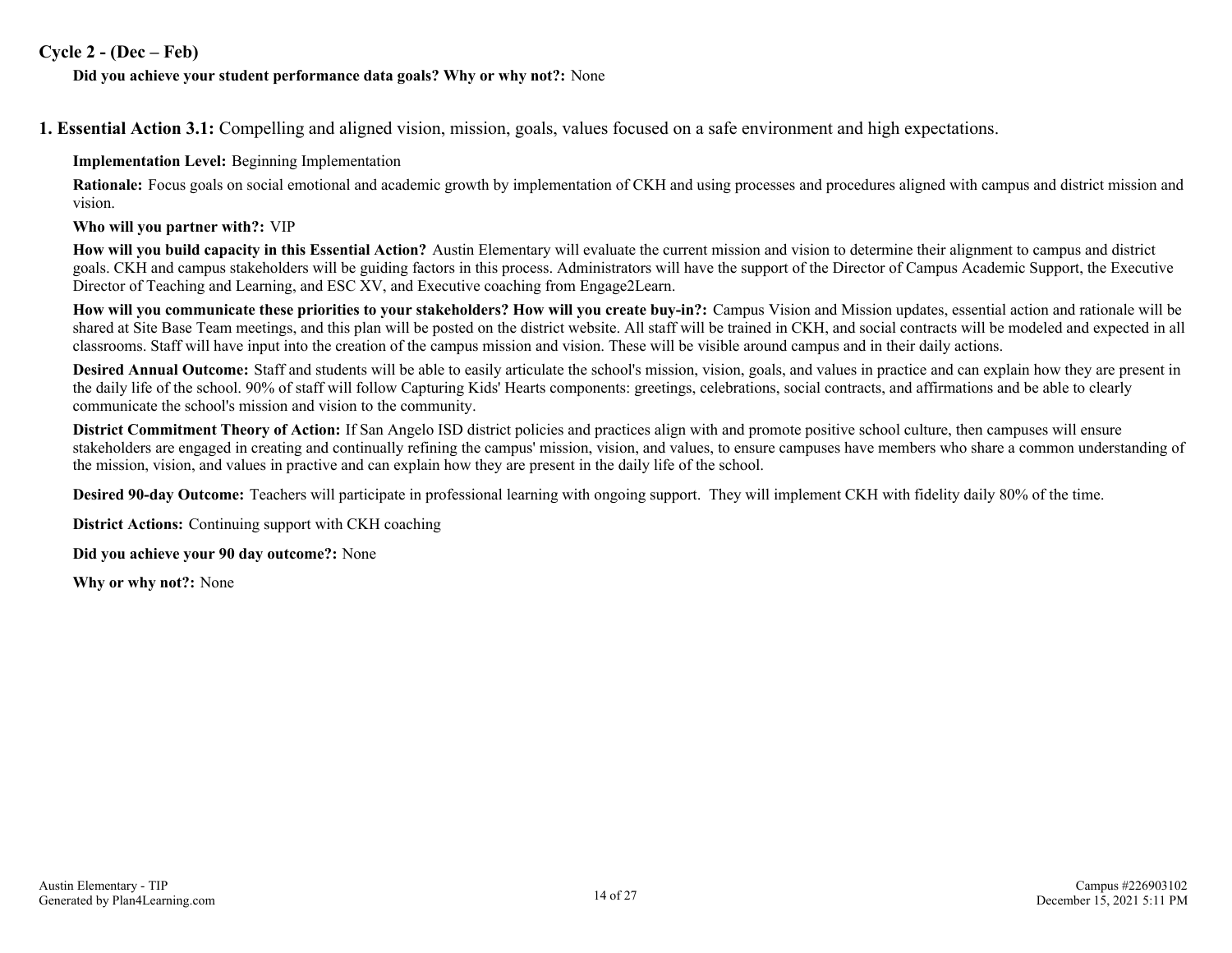| <b>Step 1 Details</b>                                                                                                                                                                                                                                                                                                                                                                                                                                                                                                                                                                                                                                                                                                                                                                                              | <b>Formative Reviews</b>                                                         |
|--------------------------------------------------------------------------------------------------------------------------------------------------------------------------------------------------------------------------------------------------------------------------------------------------------------------------------------------------------------------------------------------------------------------------------------------------------------------------------------------------------------------------------------------------------------------------------------------------------------------------------------------------------------------------------------------------------------------------------------------------------------------------------------------------------------------|----------------------------------------------------------------------------------|
| Action Step 1: Staff will participate in ongoing training in the implementation of CKH and the campus<br>mission, vision, and values. Staff and students will be able to articulate the school's mission, vision, and<br>values in practice and explain how they are present in the daily life of the school.<br>Evidence Used to Determine Progress: Monthly campus highlights will be shared with our<br>stakeholders as evidence of how the mission/vision are at work in the school.<br>Person(s) Responsible: CLT<br>Resources Needed: Video clips, work samples, interviews with staff and students,<br>iheartckh.com, professional learning calendar.<br><b>Addresses an Identified Challenge: Yes</b><br>Start Date: December 1, 2021 - Frequency: Weekly - Evidence Collection Date: February 25,<br>2022 | <b>Progress toward Action Steps:</b><br><b>Necessary Adjustments/Next Steps:</b> |
| <b>Step 2 Details</b>                                                                                                                                                                                                                                                                                                                                                                                                                                                                                                                                                                                                                                                                                                                                                                                              | <b>Formative Reviews</b>                                                         |
| Action Step 2: Campus goals will be used to evaluate campus programs and initiatives for their<br>connectedness to the mission and vision.<br><b>Evidence Used to Determine Progress: Staff meeting agendas</b><br>Notes from alignment work<br>Person(s) Responsible: Principal<br>Resources Needed: Campus mission and vision statements. Copy of district goals.<br>Addresses an Identified Challenge: No<br>Start Date: December 1, 2021 - Frequency: Quarterly - Evidence Collection Date: February<br>25, 2022                                                                                                                                                                                                                                                                                               | <b>Progress toward Action Steps:</b><br><b>Necessary Adjustments/Next Steps:</b> |
| <b>Step 3 Details</b>                                                                                                                                                                                                                                                                                                                                                                                                                                                                                                                                                                                                                                                                                                                                                                                              | <b>Formative Reviews</b>                                                         |
| Action Step 3: Staff will follow Capturing Kids' Hearts (CKH) components: greeting, celebrations, social<br>contract, & affirmation.<br>Evidence Used to Determine Progress: Components of CKH will be observed in classroom<br>visits.<br>Person(s) Responsible: CLT<br>Resources Needed: classroom visit form<br>Addresses an Identified Challenge: No<br>Start Date: December 1, 2021 - Frequency: Weekly - Evidence Collection Date: February 25,<br>2022                                                                                                                                                                                                                                                                                                                                                      | <b>Progress toward Action Steps:</b><br><b>Necessary Adjustments/Next Steps:</b> |

What challenges do you think you'll encounter in achieving desired campus or student outcomes for this cycle?: Scheduling time at staff meetings to provide ongoing professional learning in CKH. Staff being able to articulate and reflect on programs and resources that align with newly created campus goals.

**What specific action steps address these challenges?:** Action Step 1: Using staff meetings to provide ongoing support to staff.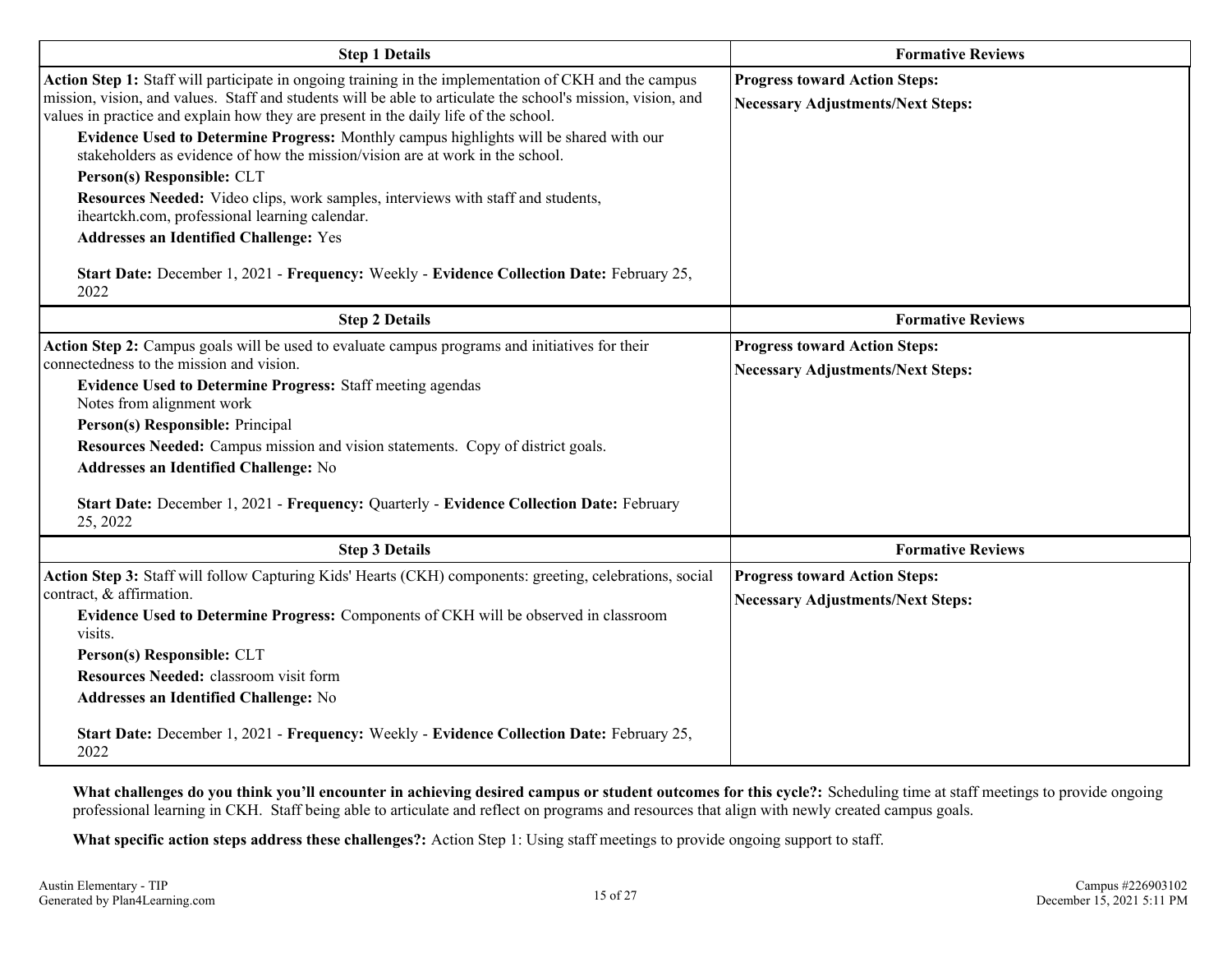#### **Cycle 2 - (Dec – Feb)**

**2. Essential Action 4.1:** Daily use of high-quality instructional materials aligned to instructional planning calendars and interim and formative assessments.

**Implementation Level:** Beginning Implementation

**Rationale:** Systems need to support planned rigorous lessons driven by learning objectives with formative assessments.

**Who will you partner with?:** VIP

**How will you build capacity in this Essential Action?** Teachers will use TEKS Resource System, TExGuide, or Implementing TEKs and common lesson planning templates with the grade level teams. A feedback loop will continue to be focused on teacher actions that would have the greatest positive impact on student learning.

**How will you communicate these priorities to your stakeholders? How will you create buy-in?:** School Improvement updates, lesson planning overview and schedules, essential action and rationale will be shared at Site Base Team meetings, and this plan will be posted on the district website. Teacher teams will have protected PLC time built into the master schedule using a system that provides continuity around data disaggregation and lessons using that data. Teachers will have input into creating the systems to track student data.

**Desired Annual Outcome:** 90% of teachers will use the lesson planning template to collaboratively plan lessons that are aligned to the TEKs and formative assessments. The administrative team will provide weekly feedback on lesson plans.

**District Commitment Theory of Action:** If the district provides access to a high-quality aligned district curriculum with access to creating formative assessments focusing on high priority learning standards, then teachers will have the tools they need to effectively plan objective-driven lessons with formative assessments.

**Desired 90-day Outcome:** Teachers will use the curriculum and TEKS Resource System, TxGuide or Implementing the TEKS and common lesson planning templates to plan lessons and formative assessments 85% of the time.

**District Actions:** The district will provide adequate resources to enable campuses to complete tasks in an allowable time frame.

**Did you achieve your 90 day outcome?:** None

**Why or why not?:** None

| <b>Step 1 Details</b>                                                                                                                                                                                                                                                                                                       | <b>Formative Reviews</b>                                                         |
|-----------------------------------------------------------------------------------------------------------------------------------------------------------------------------------------------------------------------------------------------------------------------------------------------------------------------------|----------------------------------------------------------------------------------|
| <b>Action Step 1:</b> CLT will take time to calendar lesson planning support and provide consistent weekly<br>feedback that will provide the greatest impact on student learning. Feedback will occur in person if a CLT<br>member is present during planning. Otherwise, feedback will be in the lesson planning document. | <b>Progress toward Action Steps:</b><br><b>Necessary Adjustments/Next Steps:</b> |
| Evidence Used to Determine Progress: Evidence is in the lesson plan documents saved in<br>Google drive or in the PLC meeting notes.                                                                                                                                                                                         |                                                                                  |
| Person(s) Responsible: CLT                                                                                                                                                                                                                                                                                                  |                                                                                  |
| <b>Resources Needed: None</b>                                                                                                                                                                                                                                                                                               |                                                                                  |
| <b>Addresses an Identified Challenge: No</b>                                                                                                                                                                                                                                                                                |                                                                                  |
| Start Date: December 1, 2021 - Frequency: Ongoing - Evidence Collection Date: February<br>25, 2022                                                                                                                                                                                                                          |                                                                                  |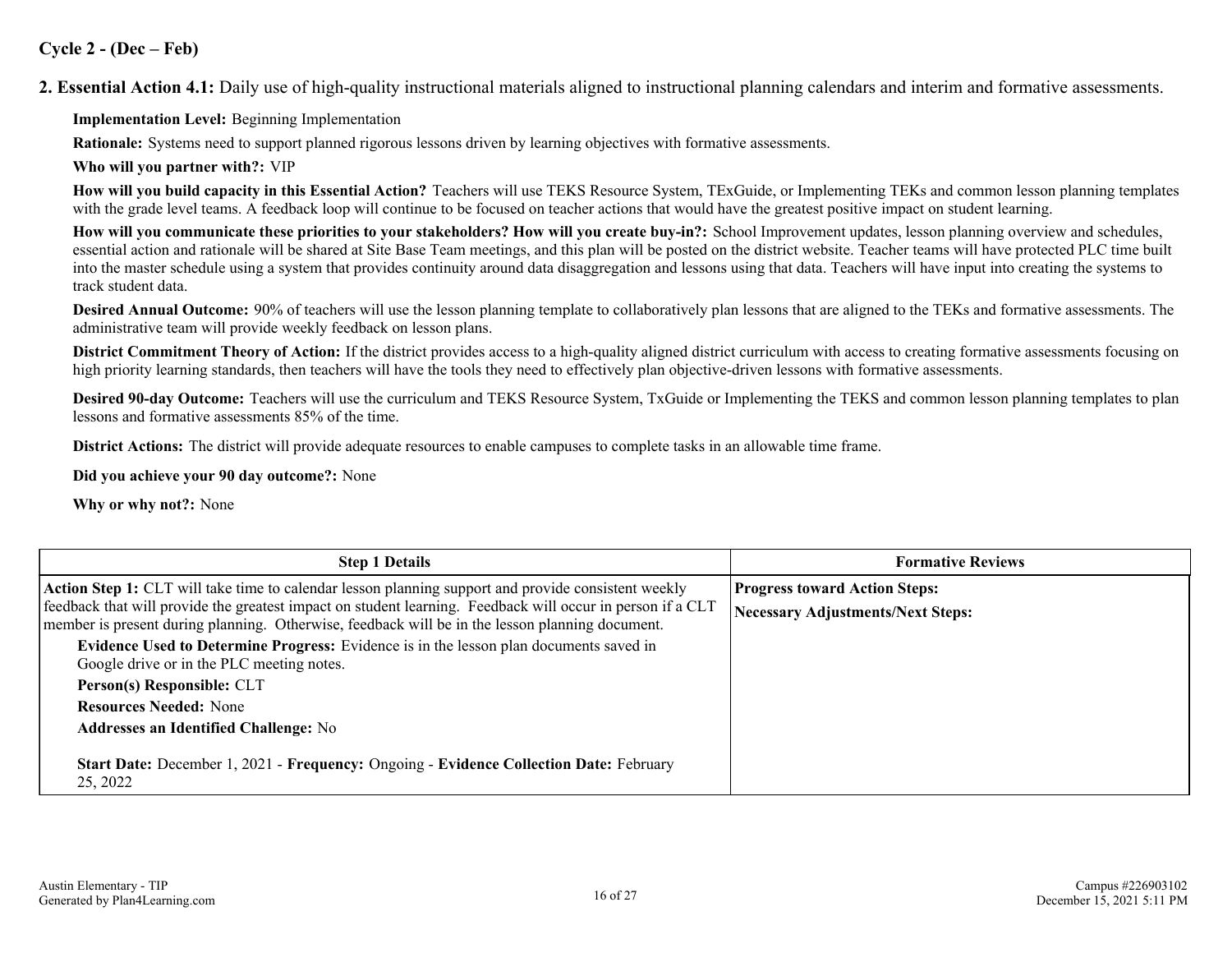| <b>Step 2 Details</b>                                                                                                                                                                                                                                                                                                                                                                                                                                                                                                                                                                                                                                                                                                           | <b>Formative Reviews</b>                                                         |
|---------------------------------------------------------------------------------------------------------------------------------------------------------------------------------------------------------------------------------------------------------------------------------------------------------------------------------------------------------------------------------------------------------------------------------------------------------------------------------------------------------------------------------------------------------------------------------------------------------------------------------------------------------------------------------------------------------------------------------|----------------------------------------------------------------------------------|
| Action Step 2: Classroom observations will address look fors specific to PLC discussions, lesson plan<br>implementation, alignment, $\&$ success criteria. CLT will continue using a calibration form during weekly<br>team classroom visits to ensure consistent feedback, and coaching conversations will address any concerns<br>with the misalignment of the lesson and plan.<br>Evidence Used to Determine Progress: Classroom observation forms, CLT calibration forms<br>Person(s) Responsible: CLT<br><b>Resources Needed:</b> Observation and calibration forms.<br><b>Addresses an Identified Challenge: No</b><br>Start Date: December 1, 2021 - Frequency: Ongoing - Evidence Collection Date: February<br>25, 2022 | <b>Progress toward Action Steps:</b><br><b>Necessary Adjustments/Next Steps:</b> |
| <b>Step 3 Details</b>                                                                                                                                                                                                                                                                                                                                                                                                                                                                                                                                                                                                                                                                                                           | <b>Formative Reviews</b>                                                         |
| Action Step 3: Adjustments will be made to PLC cycle to continue calendared common planning with<br>alignment in lesson plan templates between teachers in each grade level.<br><b>Evidence Used to Determine Progress: PLC Meeting Notes</b><br>Person(s) Responsible: grade level teams and CLT<br><b>Resources Needed: Notes pages</b><br><b>Addresses an Identified Challenge: Yes</b>                                                                                                                                                                                                                                                                                                                                      | <b>Progress toward Action Steps:</b><br><b>Necessary Adjustments/Next Steps:</b> |
| Start Date: August 18, 2021 - Frequency: Ongoing - Evidence Collection Date: April 1, 2022                                                                                                                                                                                                                                                                                                                                                                                                                                                                                                                                                                                                                                      |                                                                                  |

**What challenges do you think you'll encounter in achieving desired campus or student outcomes for this cycle?:** Time to plan both reading and math using the PLC planning cycle will be challenging.

**What specific action steps address these challenges?:** Action Step 3: Using the 9 week planning day to breakdown TEKS and build assessments so that weekly planning meetings can be more efficient.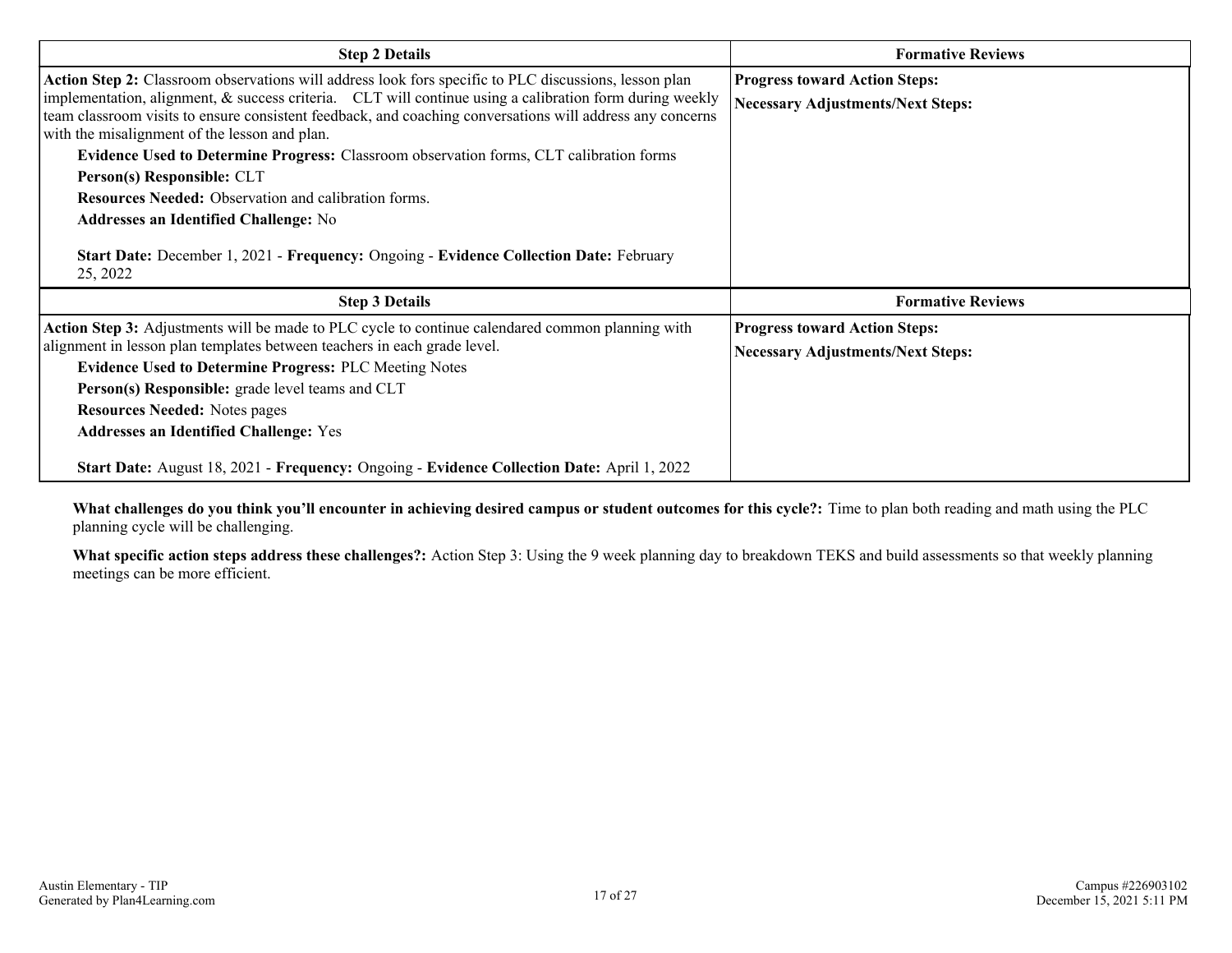#### **Cycle 2 - (Dec – Feb)**

#### **3. Essential Action 5.3:** Data-driven instruction.

#### **Implementation Level:** Beginning Implementation

**Rationale:** With our administrative team being aware of data, we can better work with teacher teams to guide instruction. We need to focus on making sure that we have formative assessments built into our daily lessons. Teachers and students must track their progress.

#### **Who will you partner with?:** VIP

**How will you build capacity in this Essential Action?** San Angelo ISD Curriculum and Instruction department will work with Austin Elementary supporting their PLC structure to focus on data-driven instruction.

**How will you communicate these priorities to your stakeholders? How will you create buy-in?:** School Improvement updates, PLC overview and schedules, essential action and rationale will be shared at Site Base Team meetings, and this plan will be posted on the district website. The administrative team will guide and model the planning process with each PLC team as the standard for well planned rigorous lessons. Teachers will see the evidence of well planned lessons in their improved data. They will be provided an opportunity to provide input around the lesson planning template.

**Desired Annual Outcome:** Teachers will take time before each 9-weeks to look at high priority learning standards and develop common assessments. 90% of teachers will track student data. 90% of students will track their own data.

**District Commitment Theory of Action:** If San Angelo ISD provides support for the structure of PLCs, then teachers will be provided time to meet regularly for in-depth conversations around data to discuss effective instructional strategies, create assessments, analyze data, and plan reteach to mastery.

**Desired 90-day Outcome:** Teachers will take time before each 9-weeks to look at high-priority learning standards and develop common assessments. 85% of teachers will track student data. 85% of students will track their own data.

**District Actions:** The district will provide support for the structure of PLCs and any resources needed.

**Did you achieve your 90 day outcome?:** None

**Why or why not?:** None

| <b>Step 1 Details</b>                                                                              | <b>Formative Reviews</b>                 |
|----------------------------------------------------------------------------------------------------|------------------------------------------|
| Action Step 1: Teachers will track student data and progress and bring their data to PLC meetings. | <b>Progress toward Action Steps:</b>     |
| Evidence Used to Determine Progress: Data from assessments, PLC Notes                              | <b>Necessary Adjustments/Next Steps:</b> |
| Person(s) Responsible: teachers and CLT                                                            |                                          |
| <b>Resources Needed: tracking tools</b>                                                            |                                          |
| <b>Addresses an Identified Challenge: No</b>                                                       |                                          |
| Start Date: December 1, 2021 - Frequency: Ongoing - Evidence Collection Date: February<br>25, 2022 |                                          |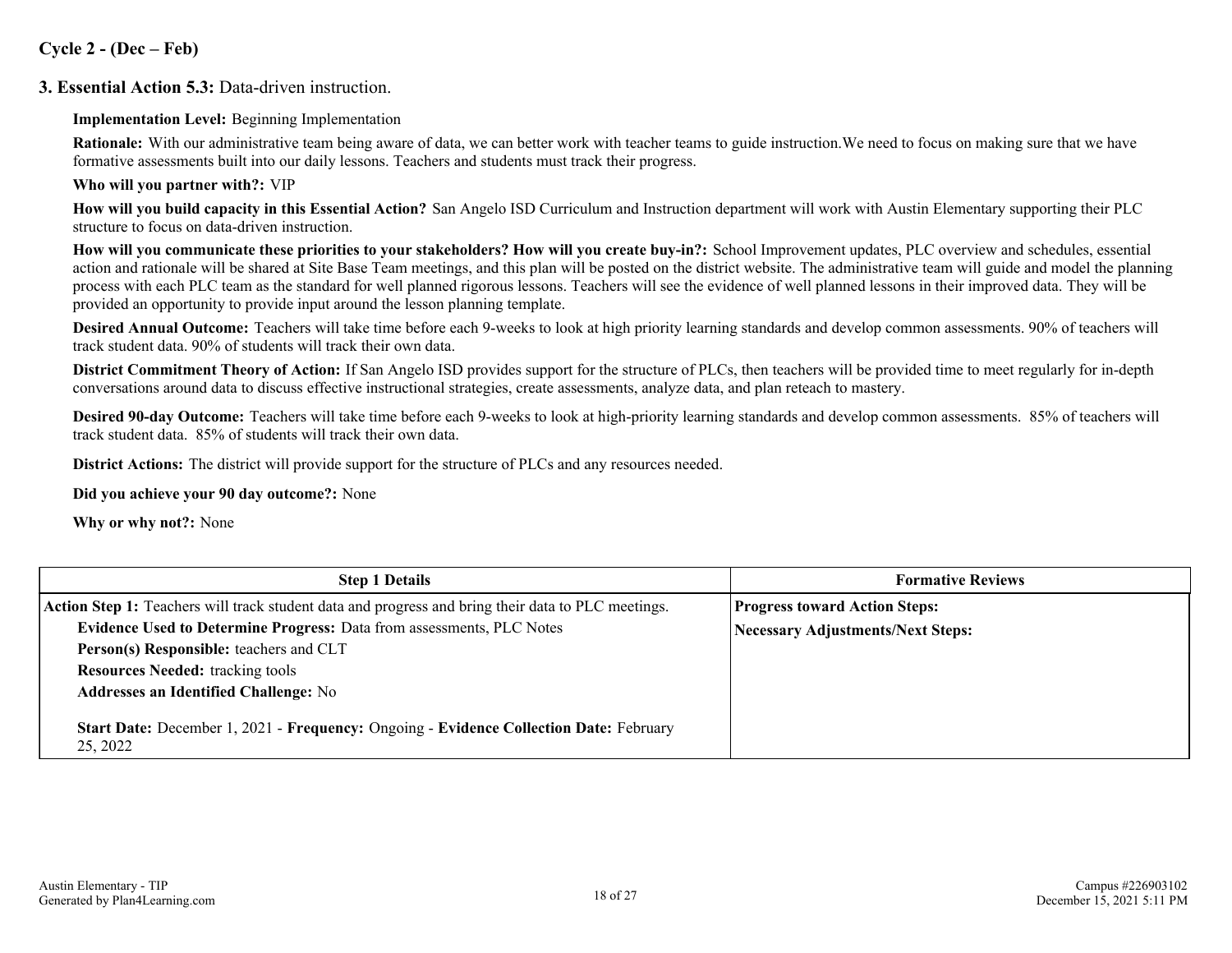| <b>Step 2 Details</b>                                                                                                                                                                                                                                                                                                                                                                                                                                                                                  | <b>Formative Reviews</b>                                                         |  |
|--------------------------------------------------------------------------------------------------------------------------------------------------------------------------------------------------------------------------------------------------------------------------------------------------------------------------------------------------------------------------------------------------------------------------------------------------------------------------------------------------------|----------------------------------------------------------------------------------|--|
| Action Step 2: A campus-wide system will be developed for students to track their goals and have data<br>conversations about them.<br>Evidence Used to Determine Progress: Students goal tracking records, students/teacher<br>conversation notes<br>Person(s) Responsible: teachers and CLT<br><b>Resources Needed:</b> data tracking sheets<br><b>Addresses an Identified Challenge: Yes</b><br>Start Date: December 1, 2021 - Frequency: Quarterly - Evidence Collection Date: February<br>25, 2022 | <b>Progress toward Action Steps:</b><br><b>Necessary Adjustments/Next Steps:</b> |  |
| <b>Step 3 Details</b>                                                                                                                                                                                                                                                                                                                                                                                                                                                                                  | <b>Formative Reviews</b>                                                         |  |
| Action Step 3: CLT will analyze data before each 9 week campus design day. Analyzing the data will<br>allow us to better direct what is needed for planning on the 9 week planning day.<br><b>Evidence Used to Determine Progress: CLT Notes</b><br>Person(s) Responsible: CLT<br><b>Resources Needed:</b> Notes sheet in Google drive<br><b>Addresses an Identified Challenge: Yes</b>                                                                                                                | <b>Progress toward Action Steps:</b><br><b>Necessary Adjustments/Next Steps:</b> |  |
| Start Date: December 1, 2021 - Frequency: Quarterly - Evidence Collection Date: February<br>25, 2022                                                                                                                                                                                                                                                                                                                                                                                                   |                                                                                  |  |

What challenges do you think you'll encounter in achieving desired campus or student outcomes for this cycle?: The challenge will be ensuring that all data is entered in a timely manner to ensure CLT has time to establish direction for planning day.

**What specific action steps address these challenges?:** Action Steps 2 & 3. Calendaring the time. Setting deadlines for teachers to enter data.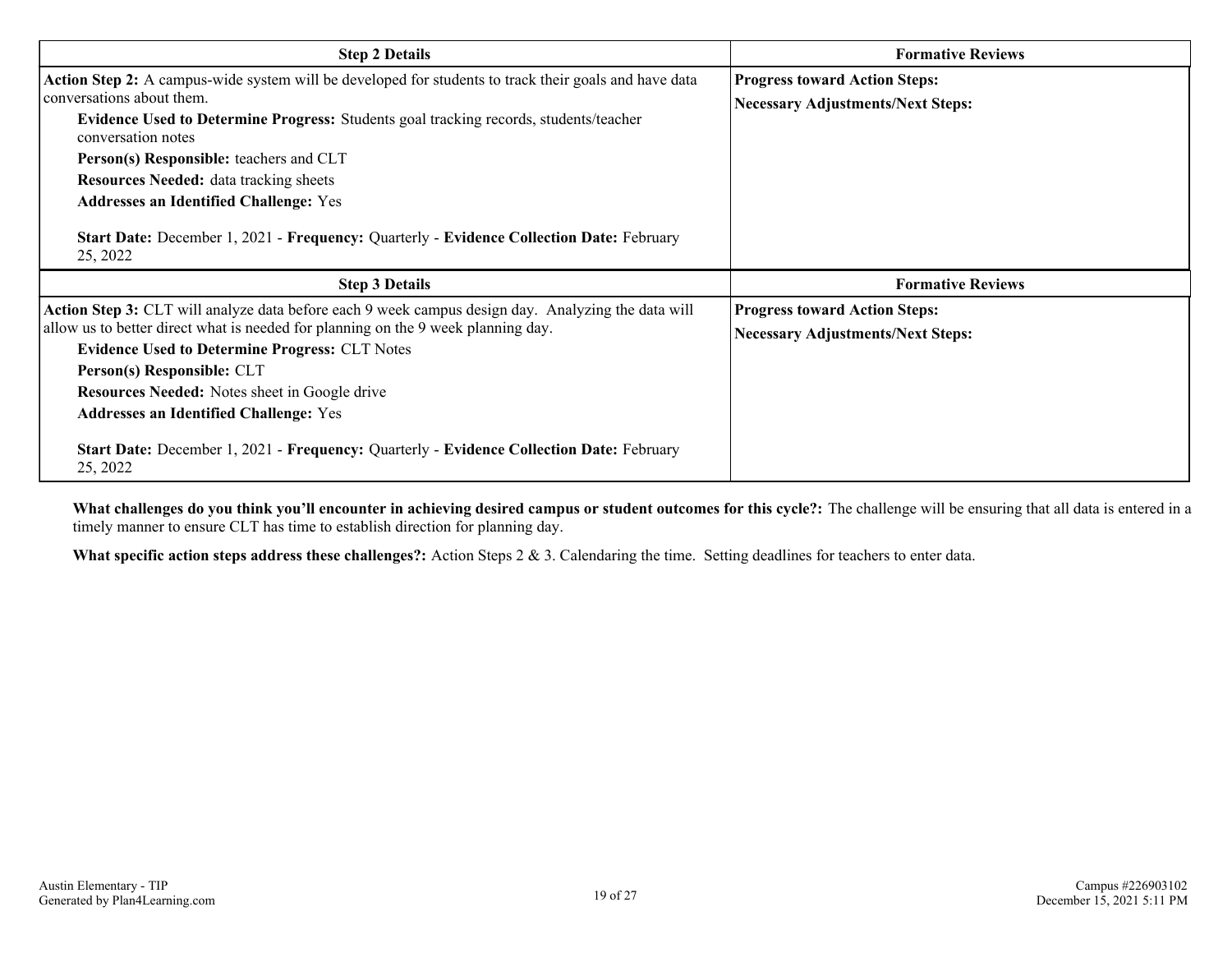#### **Cycle 3 - (Mar – May)**

**Did you achieve your student performance data goals? Why or why not?:** None

**1. Essential Action 3.1:** Compelling and aligned vision, mission, goals, values focused on a safe environment and high expectations.

**Implementation Level:** Beginning Implementation

**Rationale:** Focus goals on social emotional and academic growth by implementation of CKH and using processes and procedures aligned with campus and district mission and vision.

**Who will you partner with?:** VIP

**How will you build capacity in this Essential Action?** Austin Elementary will evaluate the current mission and vision to determine their alignment to campus and district goals. CKH and campus stakeholders will be guiding factors in this process. Administrators will have the support of the Director of Campus Academic Support, the Executive Director of Teaching and Learning, and ESC XV, and Executive coaching from Engage2Learn.

**How will you communicate these priorities to your stakeholders? How will you create buy-in?:** Campus Vision and Mission updates, essential action and rationale will be shared at Site Base Team meetings, and this plan will be posted on the district website. All staff will be trained in CKH, and social contracts will be modeled and expected in all classrooms. Staff will have input into the creation of the campus mission and vision. These will be visible around campus and in their daily actions.

**Desired Annual Outcome:** Staff and students will be able to easily articulate the school's mission, vision, goals, and values in practice and can explain how they are present in the daily life of the school. 90% of staff will follow Capturing Kids' Hearts components: greetings, celebrations, social contracts, and affirmations and be able to clearly communicate the school's mission and vision to the community.

**District Commitment Theory of Action:** If San Angelo ISD district policies and practices align with and promote positive school culture, then campuses will ensure stakeholders are engaged in creating and continually refining the campus' mission, vision, and values, to ensure campuses have members who share a common understanding of the mission, vision, and values in practive and can explain how they are present in the daily life of the school.

**Desired 90-day Outcome:** Teachers will participate in professional learning with ongoing support. They will implement CKH with fidelity daily 90% of the time.

**District Actions:** None

**Did you achieve your 90 day outcome?:** None

**Why or why not?:** None

**Did you achieve your annual outcome? Why or why not?:** None

#### **What challenges do you think you'll encounter in achieving desired campus or student outcomes for this cycle?:** None

**What specific action steps address these challenges?:** None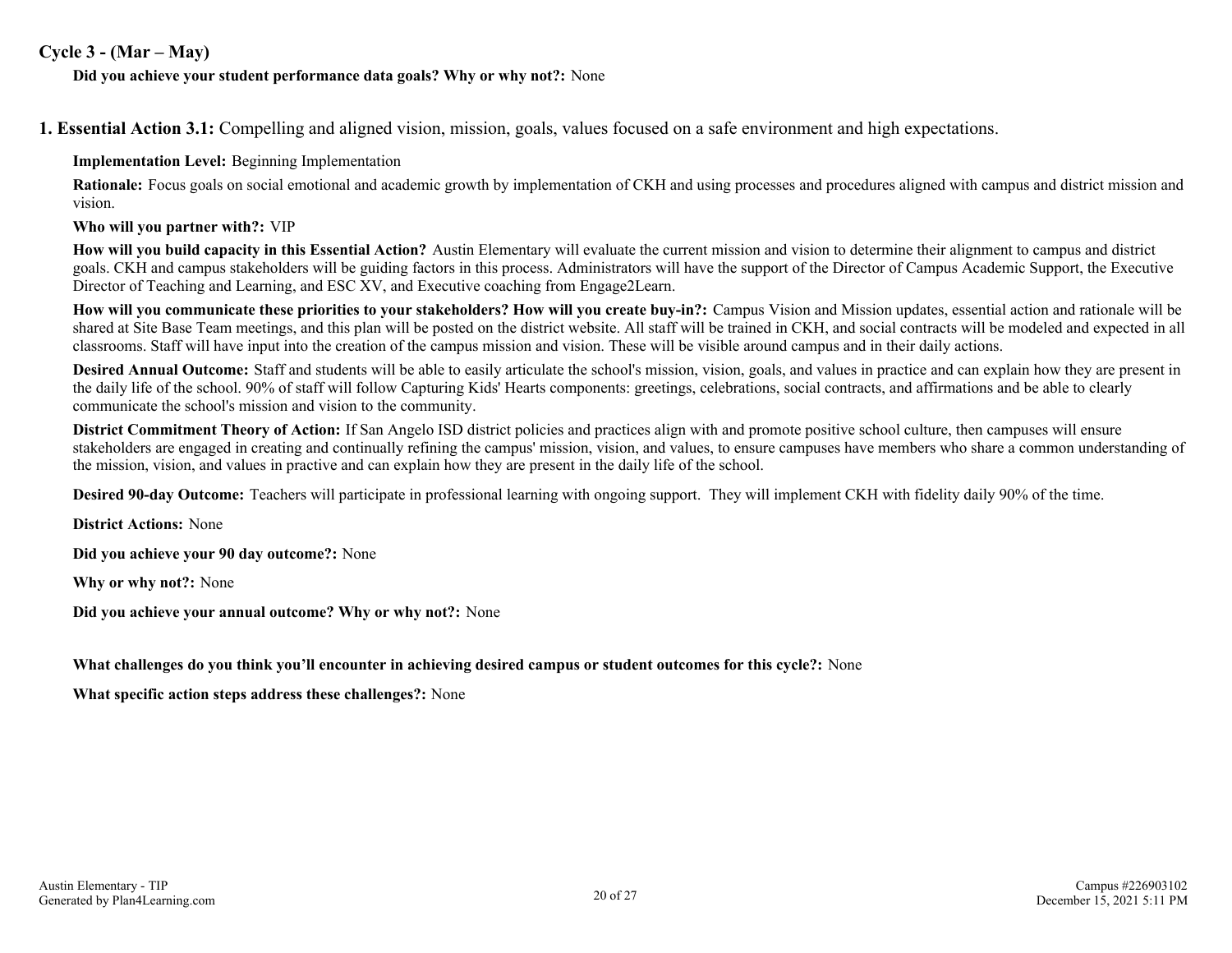#### **Cycle 3 - (Mar – May)**

**2. Essential Action 4.1:** Daily use of high-quality instructional materials aligned to instructional planning calendars and interim and formative assessments.

**Implementation Level:** Beginning Implementation

**Rationale:** Systems need to support planned rigorous lessons driven by learning objectives with formative assessments.

**Who will you partner with?:** VIP

**How will you build capacity in this Essential Action?** Teachers will use TEKS Resource System, TExGuide, or Implementing TEKs and common lesson planning templates with the grade level teams. A feedback loop will continue to be focused on teacher actions that would have the greatest positive impact on student learning.

**How will you communicate these priorities to your stakeholders? How will you create buy-in?:** School Improvement updates, lesson planning overview and schedules, essential action and rationale will be shared at Site Base Team meetings, and this plan will be posted on the district website. Teacher teams will have protected PLC time built into the master schedule using a system that provides continuity around data disaggregation and lessons using that data. Teachers will have input into creating the systems to track student data.

**Desired Annual Outcome:** 90% of teachers will use the lesson planning template to collaboratively plan lessons that are aligned to the TEKs and formative assessments. The administrative team will provide weekly feedback on lesson plans.

**District Commitment Theory of Action:** If the district provides access to a high-quality aligned district curriculum with access to creating formative assessments focusing on high priority learning standards, then teachers will have the tools they need to effectively plan objective-driven lessons with formative assessments.

**Desired 90-day Outcome:** Teachers will use the curriculum and TEKS Resource System, TxGuide or Implementing the TEKS and common lesson planning templates to plan lessons and formative assessments 90% of the time.

**District Actions:** None

**Did you achieve your 90 day outcome?:** None

**Why or why not?:** None

**Did you achieve your annual outcome? Why or why not?:** None

**What challenges do you think you'll encounter in achieving desired campus or student outcomes for this cycle?:** None

**What specific action steps address these challenges?:** None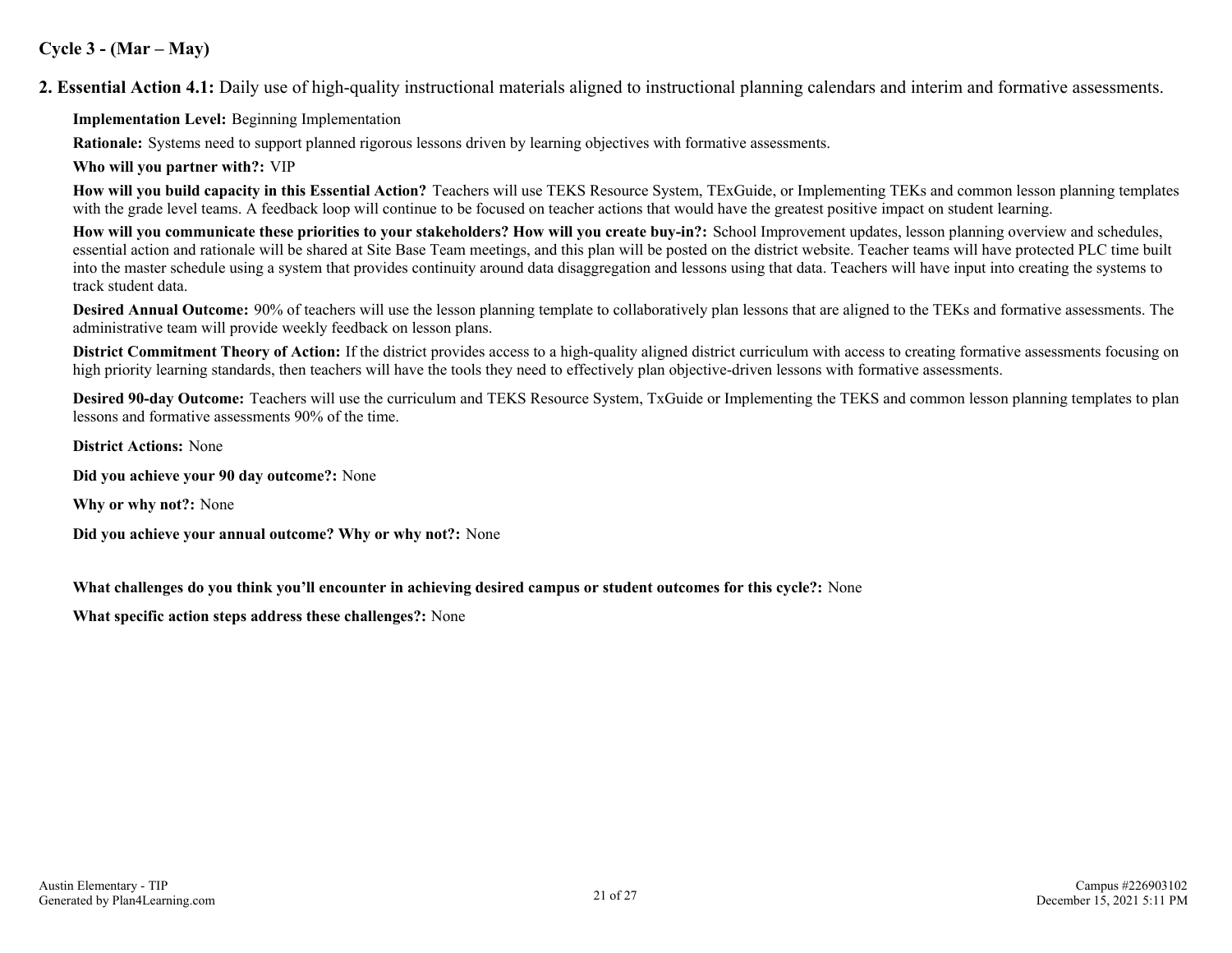#### **Cycle 3 - (Mar – May)**

#### **3. Essential Action 5.3:** Data-driven instruction.

#### **Implementation Level:** Beginning Implementation

**Rationale:** With our administrative team being aware of data, we can better work with teacher teams to guide instruction. We need to focus on making sure that we have formative assessments built into our daily lessons. Teachers and students must track their progress.

#### **Who will you partner with?:** VIP

**How will you build capacity in this Essential Action?** San Angelo ISD Curriculum and Instruction department will work with Austin Elementary supporting their PLC structure to focus on data-driven instruction.

**How will you communicate these priorities to your stakeholders? How will you create buy-in?:** School Improvement updates, PLC overview and schedules, essential action and rationale will be shared at Site Base Team meetings, and this plan will be posted on the district website. The administrative team will guide and model the planning process with each PLC team as the standard for well planned rigorous lessons. Teachers will see the evidence of well planned lessons in their improved data. They will be provided an opportunity to provide input around the lesson planning template.

**Desired Annual Outcome:** Teachers will take time before each 9-weeks to look at high priority learning standards and develop common assessments. 90% of teachers will track student data. 90% of students will track their own data.

**District Commitment Theory of Action:** If San Angelo ISD provides support for the structure of PLCs, then teachers will be provided time to meet regularly for in-depth conversations around data to discuss effective instructional strategies, create assessments, analyze data, and plan reteach to mastery.

**Desired 90-day Outcome:** Teachers will take time before each 9-weeks to look at high-priority learning standards and develop common assessments. 90% of teachers will track student data. 90% of students will track their own data.

**District Actions:** None

**Did you achieve your 90 day outcome?:** None

**Why or why not?:** None

**Did you achieve your annual outcome? Why or why not?:** None

**What challenges do you think you'll encounter in achieving desired campus or student outcomes for this cycle?:** None

**What specific action steps address these challenges?:** None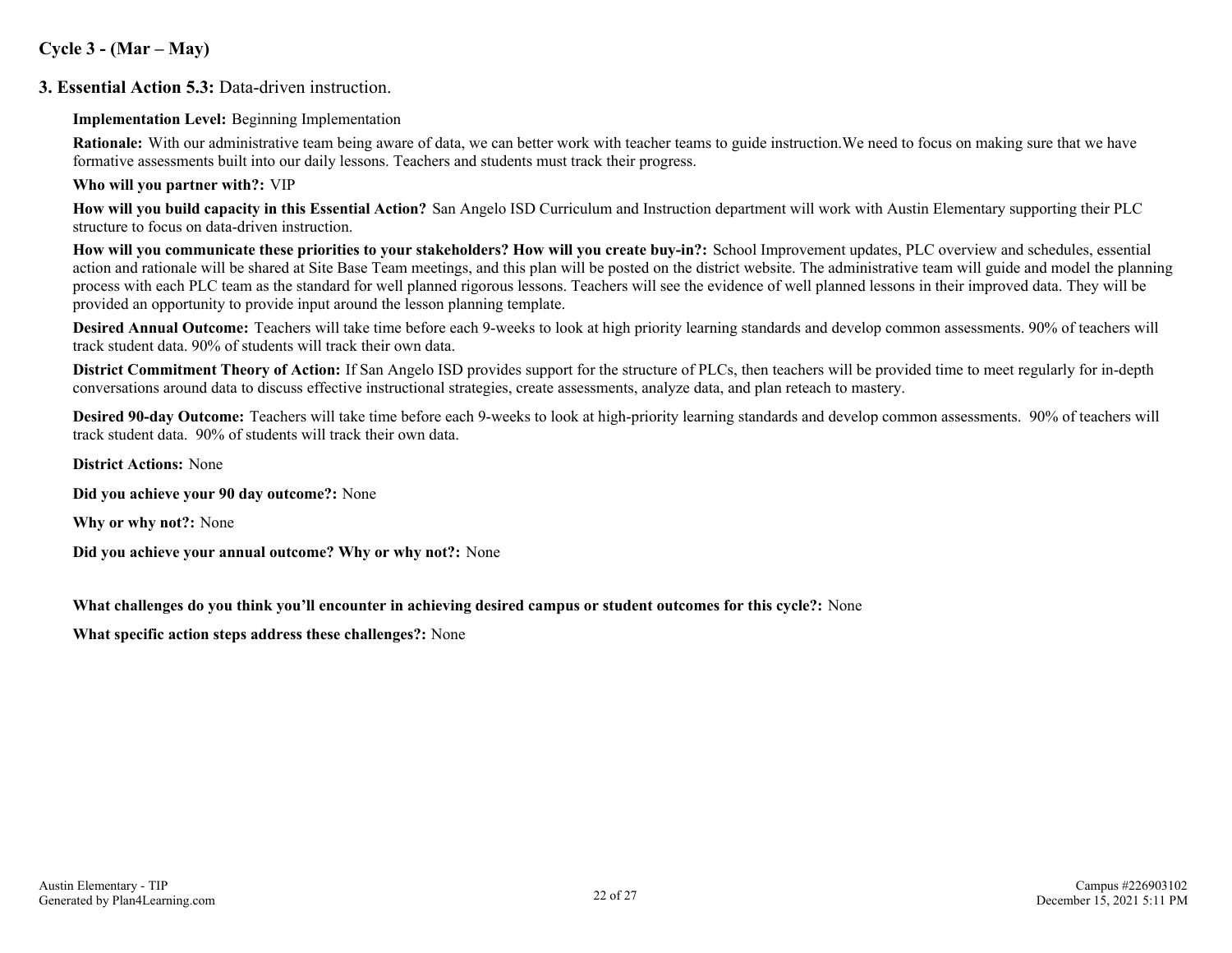**Cycle 4 - (Jun – Aug)**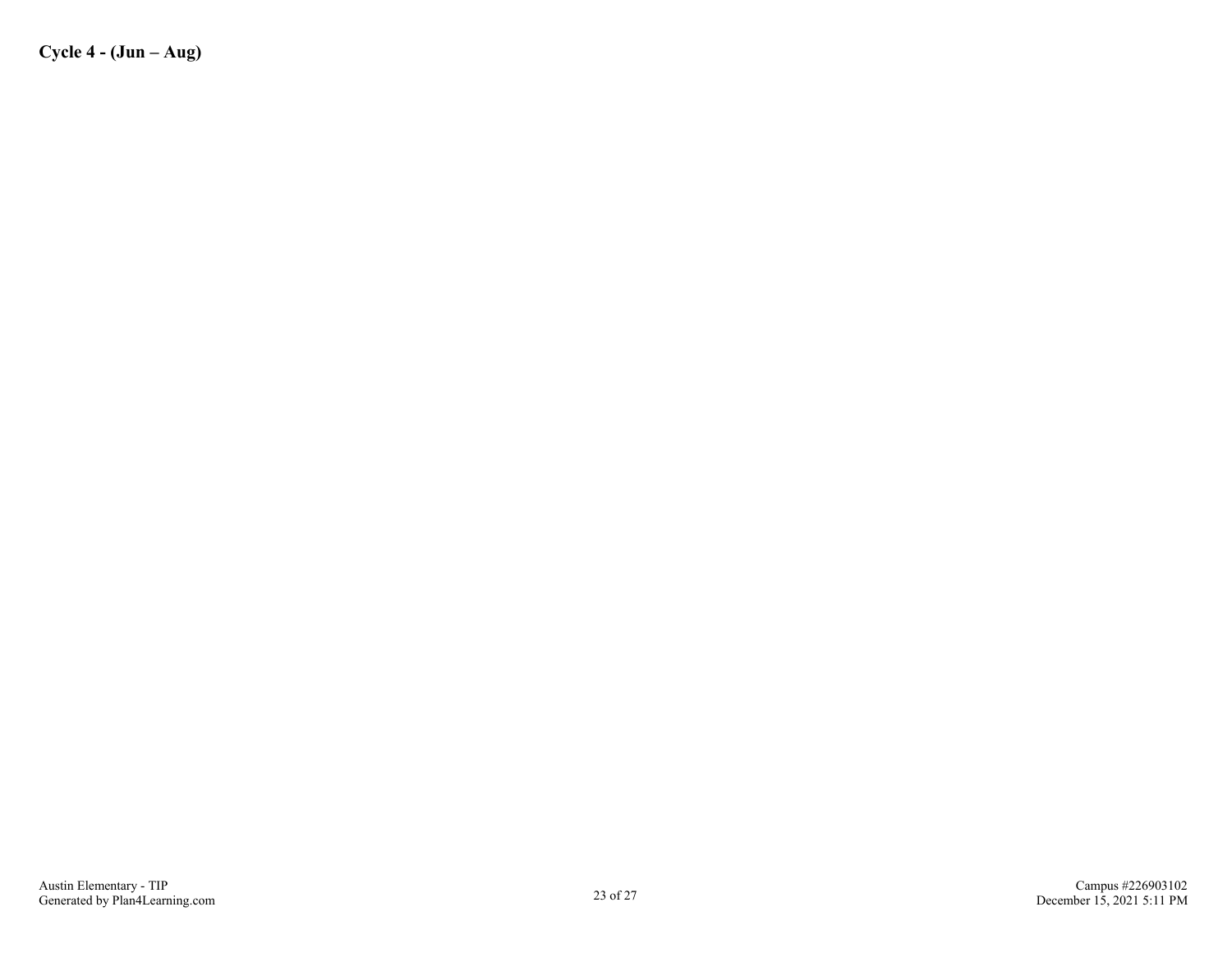# **Campus Grant Funding Summary**

| 6100-Payroll                                                                                      |                         |                |                                           |                                           |               |
|---------------------------------------------------------------------------------------------------|-------------------------|----------------|-------------------------------------------|-------------------------------------------|---------------|
| Cycle                                                                                             | <b>Essential Action</b> | <b>Step</b>    | <b>Resources Needed</b>                   | <b>Account Code</b>                       | Amount        |
| $\mathbf{1}$                                                                                      | $\mathfrak{Z}$          | $\overline{4}$ |                                           |                                           | \$1,360.00    |
|                                                                                                   |                         |                |                                           | Sub-Total                                 | \$1,360.00    |
|                                                                                                   |                         |                |                                           | <b>Budgeted Budget Object Code Amount</b> | \$26,669.00   |
|                                                                                                   |                         |                |                                           | +/- Difference                            | \$25,309.00   |
|                                                                                                   |                         |                | 6200-Professional and contracted services |                                           |               |
| Cycle                                                                                             | <b>Essential Action</b> | <b>Step</b>    | <b>Resources Needed</b>                   | <b>Account Code</b>                       | Amount        |
| $\mathbf{1}$                                                                                      | $\mathfrak{Z}$          | $\sqrt{2}$     |                                           |                                           | \$21,031.00   |
|                                                                                                   |                         |                |                                           | Sub-Total                                 | \$21,031.00   |
|                                                                                                   |                         |                |                                           | <b>Budgeted Budget Object Code Amount</b> | \$47,540.00   |
| +/- Difference                                                                                    |                         |                |                                           | \$26,509.00                               |               |
|                                                                                                   |                         |                | 6300-Supplies and materials               |                                           |               |
| Cycle                                                                                             | <b>Essential Action</b> | <b>Step</b>    | <b>Resources Needed</b>                   | <b>Account Code</b>                       | Amount        |
|                                                                                                   |                         |                |                                           |                                           | \$0.00        |
|                                                                                                   |                         |                |                                           | <b>Sub-Total</b>                          | \$0.00        |
|                                                                                                   |                         |                |                                           | <b>Budgeted Budget Object Code Amount</b> | \$24,121.00   |
|                                                                                                   |                         |                |                                           | +/- Difference                            | \$24,121.00   |
|                                                                                                   |                         |                | 6400-Other operating costs                |                                           |               |
| Cycle                                                                                             | <b>Essential Action</b> | <b>Step</b>    | <b>Resources Needed</b>                   | <b>Account Code</b>                       | <b>Amount</b> |
|                                                                                                   |                         |                |                                           |                                           | \$0.00        |
|                                                                                                   |                         |                |                                           | Sub-Total                                 | \$0.00        |
|                                                                                                   |                         |                |                                           | <b>Budgeted Budget Object Code Amount</b> | \$849.00      |
|                                                                                                   |                         |                |                                           | +/- Difference                            | \$849.00      |
| <b>6600-Capital Outlay</b>                                                                        |                         |                |                                           |                                           |               |
| <b>Essential Action</b><br><b>Step</b><br><b>Resources Needed</b><br><b>Account Code</b><br>Cycle |                         | <b>Amount</b>  |                                           |                                           |               |
|                                                                                                   |                         |                |                                           |                                           | \$0.00        |
| Sub-Total                                                                                         |                         |                | \$0.00                                    |                                           |               |
| <b>Budgeted Budget Object Code Amount</b>                                                         |                         |                | \$0.00                                    |                                           |               |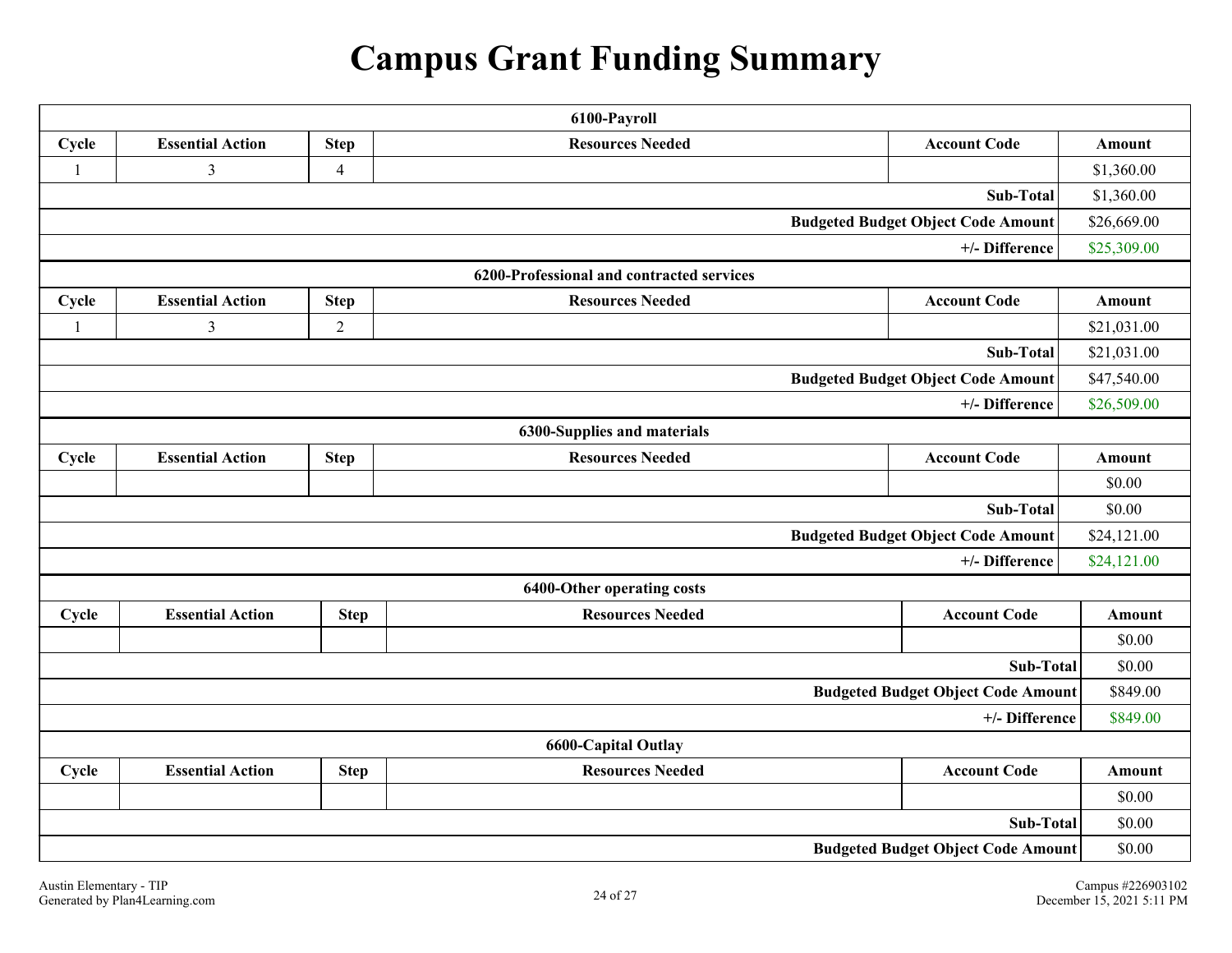| <b>6600-Capital Outlay</b>                |                         |                                                               |                         |                     |        |
|-------------------------------------------|-------------------------|---------------------------------------------------------------|-------------------------|---------------------|--------|
| Cycle                                     | <b>Essential Action</b> | <b>Step</b><br><b>Resources Needed</b><br><b>Account Code</b> |                         | Amount              |        |
|                                           |                         |                                                               |                         | +/- Difference      | \$0.00 |
|                                           |                         |                                                               | <b>Indirect Costs</b>   |                     |        |
| Cycle                                     | <b>Essential Action</b> | <b>Step</b>                                                   | <b>Resources Needed</b> | <b>Account Code</b> | Amount |
|                                           |                         |                                                               |                         |                     | \$0.00 |
|                                           |                         |                                                               | Sub-Total               | \$0.00              |        |
| <b>Budgeted Budget Object Code Amount</b> |                         |                                                               |                         | \$0.00              |        |
| +/- Difference                            |                         |                                                               |                         | \$0.00              |        |
| <b>Grand Total</b>                        |                         |                                                               | \$22,391.00             |                     |        |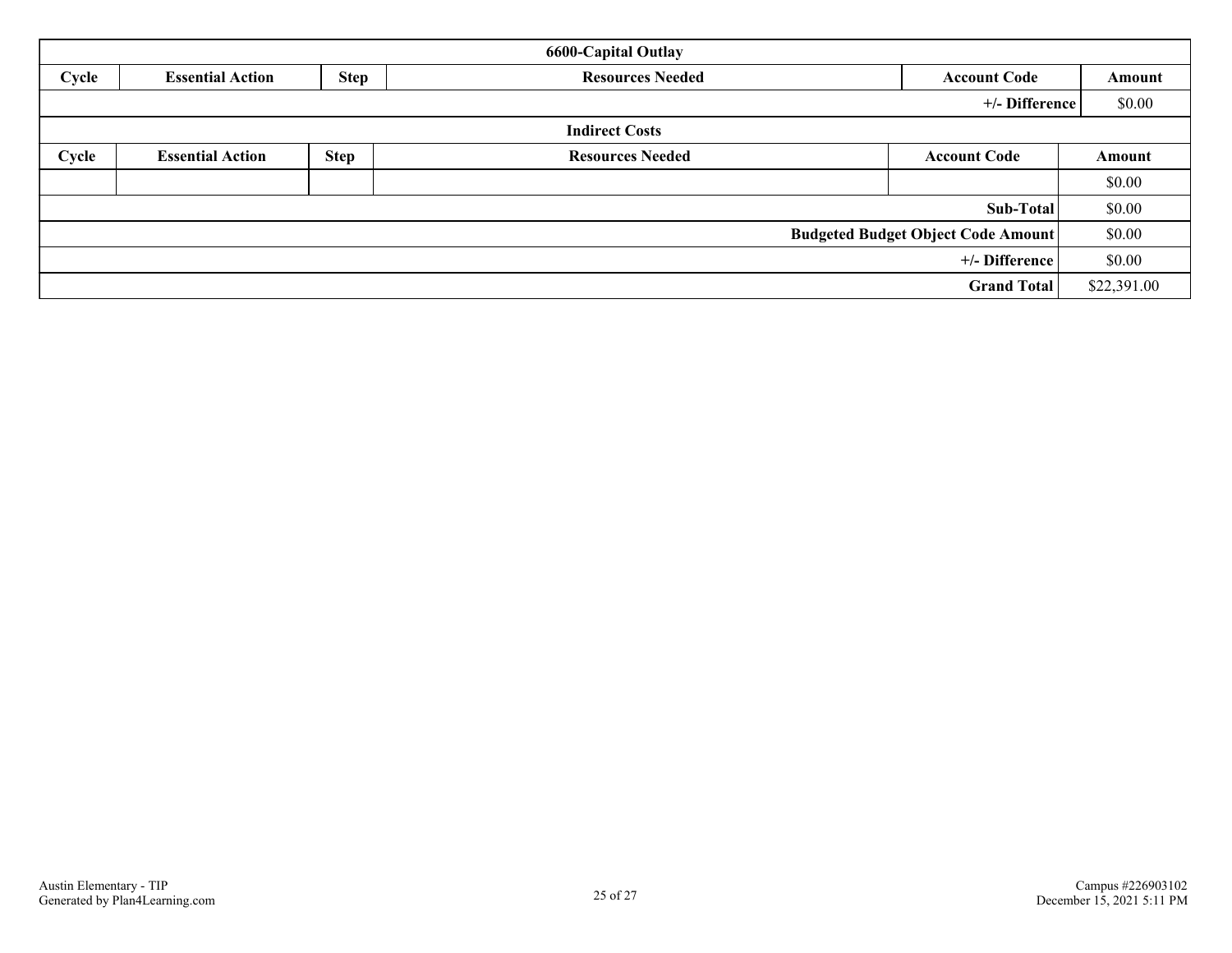| <b>Student Data</b>    |                                                                     |              |                              |                          |                      |                                |                        |                |                             |                           |                   |                          |                           |                   |                          |                          |                          |
|------------------------|---------------------------------------------------------------------|--------------|------------------------------|--------------------------|----------------------|--------------------------------|------------------------|----------------|-----------------------------|---------------------------|-------------------|--------------------------|---------------------------|-------------------|--------------------------|--------------------------|--------------------------|
| Core<br><b>Metrics</b> | <b>Sub Metrics</b>                                                  | <b>Grade</b> | <b>Student</b><br>Group      | Subject<br><b>Tested</b> | Performance<br>Level | <b>Summative</b><br>Assessment | % of Assessments       |                |                             |                           |                   |                          |                           |                   |                          |                          |                          |
|                        |                                                                     |              |                              |                          |                      |                                | 2019<br><b>Results</b> | 2021           | 2021 Participation<br>Rates | Cycle 1                   |                   |                          | Cycle 2                   |                   |                          | 2022 Accountability Goal |                          |
|                        |                                                                     |              |                              |                          |                      |                                |                        | <b>Results</b> |                             | Assessment<br><b>Type</b> | Formative<br>Goal | Actual<br><b>Results</b> | Assessment<br><b>Type</b> | Formative<br>Goal | Actual<br><b>Results</b> | <b>Summative</b><br>Goal | Actual<br><b>Results</b> |
|                        | 1. Domain # of Students at Approaches, Meets, and<br><b>Masters</b> | All          | All                          | Reading                  | Approaches           | <b>STAAR</b>                   | 60                     | 52             | 100                         | <b>MAP</b>                | 55                | 67                       | <b>MAP</b>                | 60                | 41                       | 65                       |                          |
|                        |                                                                     | All          | All                          | Reading                  | Meets                | <b>STAAR</b>                   | 16                     | 24             | 100                         | <b>MAP</b>                | 24                | 25                       | <b>MAP</b>                | 26                | 15                       | 27                       |                          |
|                        |                                                                     | All          | All                          | Reading                  | Masters              | <b>STAAR</b>                   | 8                      | 13             | 100                         | <b>MAP</b>                | 10                | 10                       | <b>MAP</b>                | 12                | 10                       | 12                       |                          |
|                        |                                                                     | All          | All                          | Mathematics              | Approaches           | <b>STAAR</b>                   | 64                     | 45             | 100                         | <b>MAP</b>                | 50                | 59                       | <b>MAP</b>                | 58                | 38                       | 65                       |                          |
|                        |                                                                     | All          | All                          | Mathematics              | Meets                | <b>STAAR</b>                   | 27                     | 23             | 100                         | <b>MAP</b>                | 20                | 21                       | <b>MAP</b>                | 25                | 18                       | 27                       |                          |
|                        |                                                                     | All          | All                          | Mathematics              | Masters              | <b>STAAR</b>                   | 12                     | 11             | 100                         | <b>MAP</b>                | 10                | $\overline{2}$           | <b>MAP</b>                | 11                | $\overline{2}$           | 12                       |                          |
|                        |                                                                     | All          | All                          | Science                  | Approaches           | <b>STAAR</b>                   | 49                     | 40             | 100                         | <b>MAP</b>                | 45                | 54                       | <b>MAP</b>                | 55                | 46                       | 65                       |                          |
|                        |                                                                     | All          | All                          | Science                  | Meets                | <b>STAAR</b>                   | 19                     | 13             | 100                         | <b>MAP</b>                | 18                | $\mathbf{8}$             | <b>MAP</b>                | 22                |                          | 27                       |                          |
|                        |                                                                     | All          | All                          | Science                  | Masters              | <b>STAAR</b>                   |                        | $\Omega$       | 100                         | <b>MAP</b>                | $\mathcal{F}$     | $\overline{\mathbf{3}}$  | <b>MAP</b>                | 10                |                          | 12                       |                          |
|                        |                                                                     | All          | All                          | Writing                  | Approaches           | <b>STAAR</b>                   | 45                     | 22             | 91                          | Released<br><b>STAAR</b>  | 25                | 67                       | Released<br><b>STAAR</b>  | 30                | 41                       |                          |                          |
|                        |                                                                     | All          | All                          | Writing                  | Meets                | <b>STAAR</b>                   | 11                     | 14             | 91                          | Released<br><b>STAAR</b>  | 15                | 25                       | Released<br><b>STAAR</b>  | 20                | 15                       |                          |                          |
|                        |                                                                     | All          | All                          | Writing                  | Masters              | <b>STAAR</b>                   | $\overline{2}$         | $\Omega$       | 91                          | Released<br><b>STAAR</b>  | 5                 | 10                       | Released<br><b>STAAR</b>  | 11                | 10                       |                          |                          |
| 2. Domain Focus 1      | <b>Academic Growth Status</b>                                       |              | All All Students             | All                      | NA                   | <b>STAAR</b>                   | 67                     | $\Omega$       | 98                          | <b>MAP</b>                | 50                | 54                       | <b>MAP</b>                | 55                | 40                       | 65                       |                          |
|                        | <b>Academic Achievement</b><br>Focus <sub>2</sub>                   |              | All All Students Mathematics |                          | NA                   | <b>STAAR</b>                   | 27                     | 23             | 98                          | <b>MAP</b>                | 30 <sup>°</sup>   | 32                       | <b>MAP</b>                | 38                | 32                       | 46                       |                          |